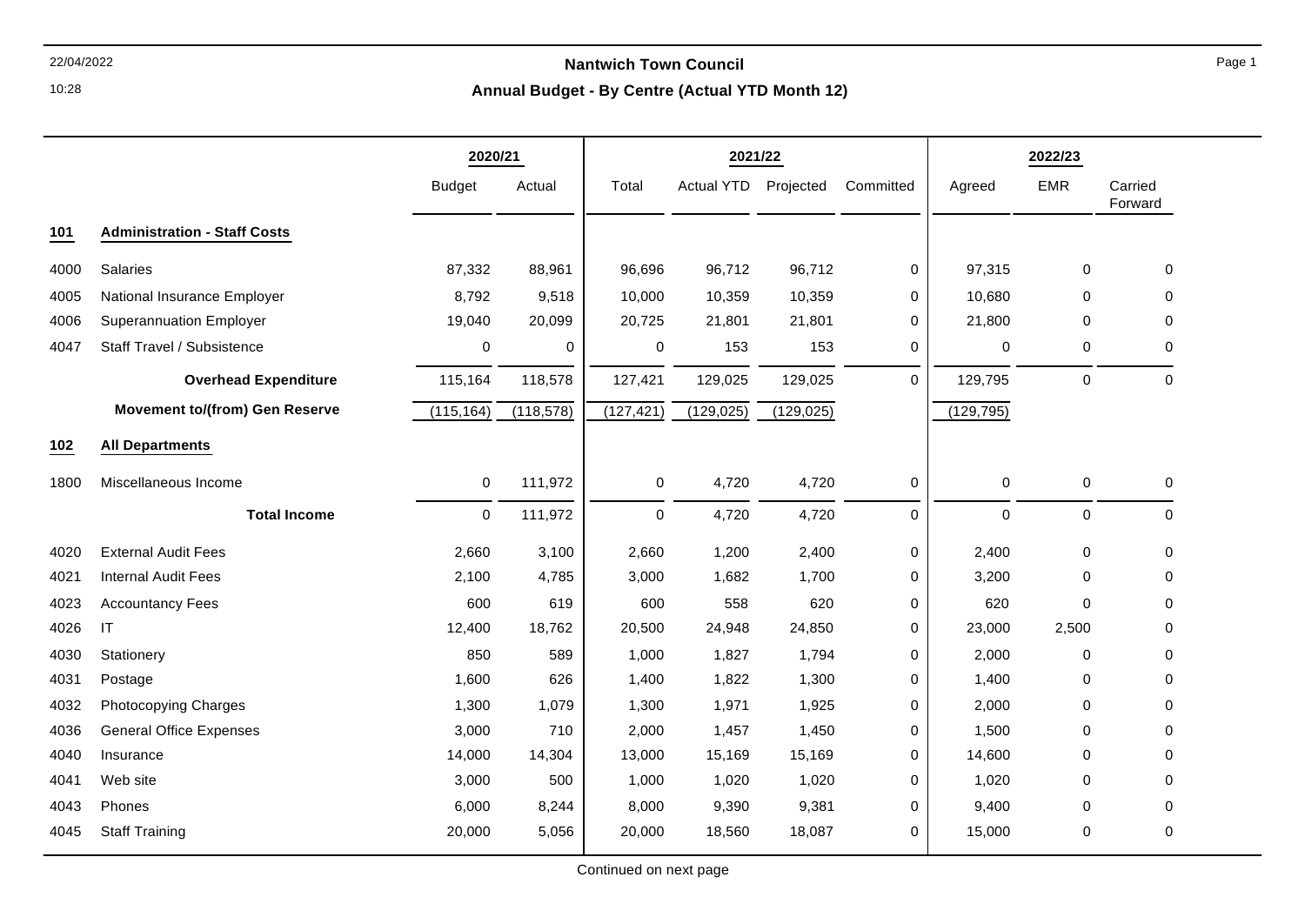### 22/04/2022 **Nantwich Town Council Annual Budget - By Centre (Actual YTD Month 12)**

|      |                                       | 2020/21       |             |             | 2021/22           |             |           |             | 2022/23     |                    |
|------|---------------------------------------|---------------|-------------|-------------|-------------------|-------------|-----------|-------------|-------------|--------------------|
|      |                                       | <b>Budget</b> | Actual      | Total       | <b>Actual YTD</b> | Projected   | Committed | Agreed      | <b>EMR</b>  | Carried<br>Forward |
| 4047 | Staff Travel / Subsistence            | 300           | $\mathbf 0$ | 1,000       | 362               | 400         | 0         | 750         | $\mathbf 0$ | $\Omega$           |
| 4050 | <b>Bank Charges</b>                   | 2,500         | 815         | 2,500       | 1,956             | 1,644       | 0         | 2,000       | 0           | 0                  |
| 4052 | <b>Credit Card Charges</b>            | 1,000         | 732         | 1,000       | 525               | 525         | 0         | 1,200       | 0           | $\mathbf 0$        |
| 4053 | Worldpay                              | $\mathbf{0}$  | $\mathbf 0$ | 0           | 3,066             | $\Omega$    | 0         | $\Omega$    | $\Omega$    | $\Omega$           |
| 4059 | Alarm Service Call charge             | 300           | $\mathbf 0$ | $\mathbf 0$ | $\mathbf 0$       | $\Omega$    | 0         | 0           | $\mathbf 0$ | 0                  |
| 4064 | Data Protection Registration          | 35            | 55          | 50          | 55                | 55          | 0         | 55          | $\Omega$    | $\Omega$           |
| 4106 | Parish on-line mapping                | 270           | 270         | 270         | 225               | 225         | 0         | 250         | 0           | 0                  |
| 6104 | Equipment service /maintenance        | $\mathbf 0$   | 4,571       | 0           | 482               | $\mathbf 0$ | 0         | $\mathbf 0$ | 0           | 0                  |
| 6114 | Health & Safety                       | 5,000         | 4,160       | 5,200       | 4,846             | 4,846       | 0         | 5,200       | 0           | 0                  |
| 6225 | <b>Payroll Services</b>               | 4,000         | 2,457       | 4,000       | 1,898             | 1,910       | 0         | 2,250       | $\Omega$    | 0                  |
| 6290 | Unrecoverable VAT                     | 0             | 17,676      | 0           | 8,910             | 9,500       | 0         | 0           | 0           | 0                  |
| 6300 | <b>Professional Fees</b>              | $\mathbf 0$   | 10,610      | 5,000       | 5,151             | 5,218       | 0         | 5,000       | 0           | $\mathbf 0$        |
|      | <b>Overhead Expenditure</b>           | 80,915        | 99,720      | 93,480      | 107,080           | 104,019     | 0         | 92,845      | 2,500       | $\mathbf 0$        |
|      | 102 Net Income over Expenditure       | $-80,915$     | 12,252      | $-93,480$   | $-102,359$        | $-99,299$   | 0         | $-92,845$   | $-2,500$    | $\Omega$           |
| 7000 | plus Transfer from EMR                | $\mathbf 0$   | 14,181      | 0           | 0                 | $\mathbf 0$ | 0         | $\Omega$    | $\Omega$    | $\Omega$           |
|      | <b>Movement to/(from) Gen Reserve</b> | (80, 915)     | 26,433      | (93, 480)   | (102, 359)        | (99, 299)   |           | (92, 845)   |             |                    |
| 103  | <b>Administration - Subscriptions</b> |               |             |             |                   |             |           |             |             |                    |
| 4100 | Nantwich Civic Society                | 15            | 0           | 15          | 0                 | 15          | 0         | 15          | 0           | 0                  |
| 4103 | CHALC                                 | 1,600         | 1,487       | 1,487       | 1,520             | 1,520       | 0         | 1,487       | 0           | 0                  |
| 4104 | Society of Local Council Clerk        | 450           | 0           | 450         | 1,159             | 1,159       | 0         | 900         | 0           | $\Omega$           |
|      | <b>Overhead Expenditure</b>           | 2,065         | 1,487       | 1,952       | 2,679             | 2,694       | 0         | 2,402       | 0           | $\mathbf 0$        |
|      | <b>Movement to/(from) Gen Reserve</b> | (2,065)       | (1, 487)    | (1,952)     | (2,679)           | (2,694)     |           | (2, 402)    |             |                    |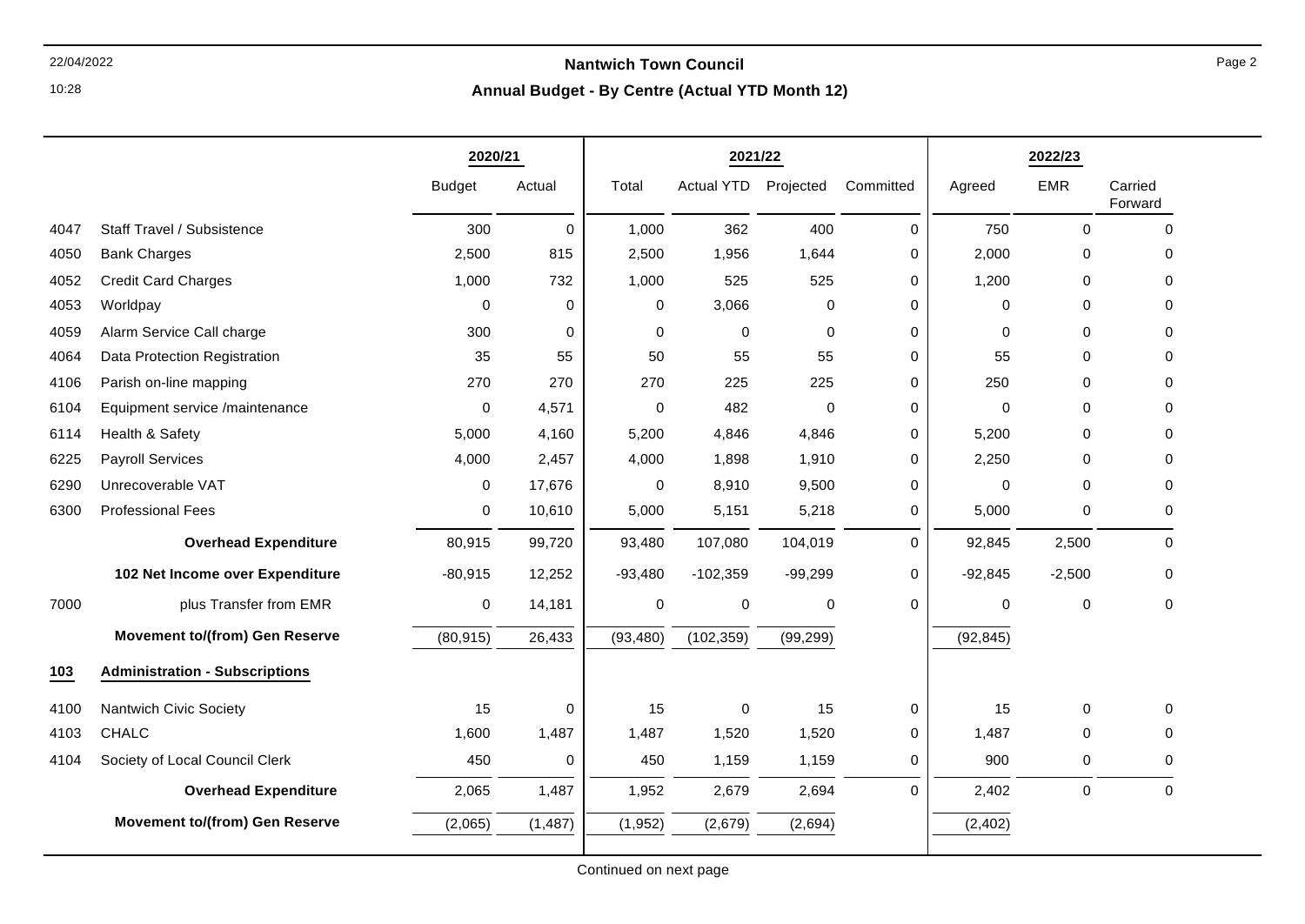**Annual Budget - By Centre (Actual YTD Month 12)**

|      |                                       | 2020/21       |             |           | 2021/22           |             |             |           | 2022/23          |                    |
|------|---------------------------------------|---------------|-------------|-----------|-------------------|-------------|-------------|-----------|------------------|--------------------|
|      |                                       | <b>Budget</b> | Actual      | Total     | <b>Actual YTD</b> | Projected   | Committed   | Agreed    | <b>EMR</b>       | Carried<br>Forward |
| 104  | <b>Town Centre Management</b>         |               |             |           |                   |             |             |           |                  |                    |
| 1226 | Memorial bench, plaque, tree.         | 200           | 1,380       | 200       | 4,959             | 4,879       | 0           | 1,500     | $\mathbf 0$      | $\mathbf 0$        |
| 1801 | Nantwich Sq Fees (Commercial)         | 1,000         | 0           | 1,000     | 1,890             | 1,890       | 0           | 2,000     | $\mathbf 0$      | 0                  |
|      | <b>Total Income</b>                   | 1,200         | 1,380       | 1,200     | 6,849             | 6,769       | 0           | 3,500     | $\pmb{0}$        | $\mathbf 0$        |
| 4000 | <b>Salaries</b>                       | 29,510        | 9,647       | 30,030    | 14,405            | 14,405      | 0           | 32,000    | $\mathbf 0$      | 0                  |
| 4005 | National Insurance Employer           | 2,000         | 1,121       | 1,800     | 1,292             | 1,292       | 0           | 1,800     | 0                | 0                  |
| 4006 | <b>Superannuation Employer</b>        | 6,433         | 2,165       | 6,790     | 2,695             | 2,695       | 0           | 7,232     | $\mathbf 0$      | $\mathbf 0$        |
| 4047 | Staff Travel / Subsistence            | 0             | 0           | 0         | 5                 | 0           | 0           | 0         | 0                | 0                  |
| 4060 | <b>Premises Licence</b>               | 80            | 0           | 80        | $\mathbf 0$       | 80          | 0           | 80        | $\Omega$         | $\Omega$           |
| 4160 | Comfort Scheme annual fee             | 3,900         | $\Omega$    | 400       | $\mathbf 0$       | $\mathbf 0$ | 0           | 3,900     | $\Omega$         | $\Omega$           |
| 4202 | Water & Sewerage Charges              | $\mathbf 0$   | $\mathbf 0$ | 0         | 13                | 0           | 0           | 0         | $\Omega$         | 0                  |
| 4211 | <b>Ground Maintenance</b>             | 0             | 180         | 0         | 20                | 0           | 0           | 0         | $\Omega$         | $\mathbf 0$        |
| 4212 | Repairs & Maintenance                 | 0             | 0           | 500       | 348               | 348         | 0           | 500       | $\Omega$         | 0                  |
| 4220 | <b>General Equipment</b>              | 200           | $\mathbf 0$ | $\Omega$  | $\mathbf 0$       | $\Omega$    | 0           | 0         | $\Omega$         | $\Omega$           |
| 4251 | Banners, flags and signs              | 600           | 234         | 600       | 846               | 846         | 0           | 1,000     | 0                | 0                  |
| 4373 | <b>Street Entertainment</b>           | 1,000         | 0           | 2,000     | 495               | 495         | 0           | 2,500     | $\mathbf 0$      | 0                  |
| 4377 | <b>Town Centre Marketing</b>          | 25,000        | 11,491      | 25,000    | 24,763            | 23,839      | $-28$       | 25,000    | 0                | 0                  |
|      | <b>Overhead Expenditure</b>           | 68,723        | 24,838      | 67,200    | 44,883            | 44,000      | $-28$       | 74,012    | $\pmb{0}$        | $\mathbf 0$        |
|      | 104 Net Income over Expenditure       | $-67,523$     | $-23,458$   | $-66,000$ | $-38,034$         | $-37,231$   | 28          | $-70,512$ | $\mathbf 0$      | $\mathbf 0$        |
| 7001 | less Transfer to EMR                  | 0             | 7,500       | $\pmb{0}$ | $\boldsymbol{0}$  | $\pmb{0}$   | $\mathbf 0$ | 0         | $\boldsymbol{0}$ | $\mathbf 0$        |
|      | <b>Movement to/(from) Gen Reserve</b> | (67, 523)     | (30, 958)   | (66,000)  | (38, 034)         | (37, 231)   |             | (70, 512) |                  |                    |
| 110  | Grants                                |               |             |           |                   |             |             |           |                  |                    |

10:28

Continued on next page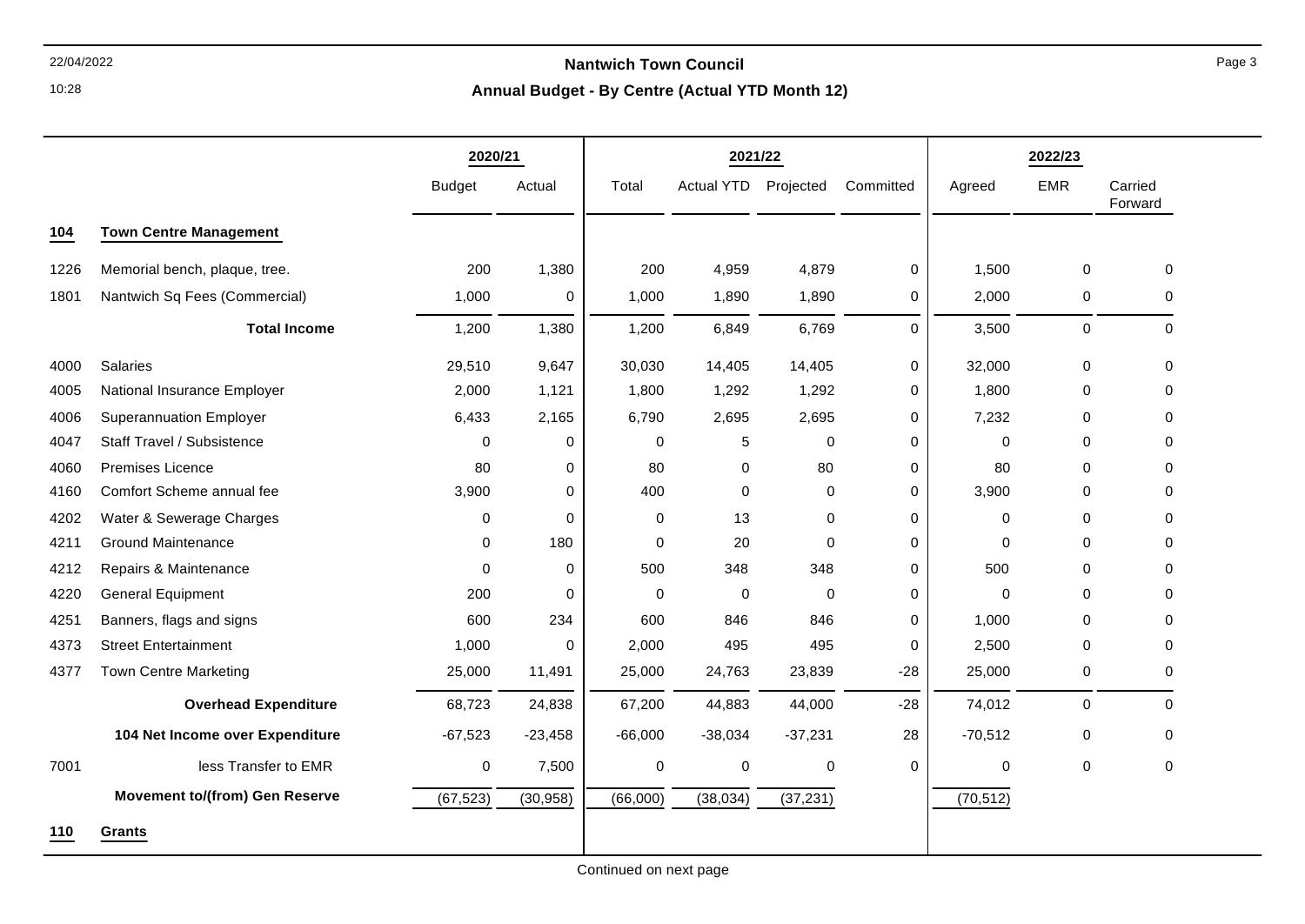10:28

#### **Annual Budget - By Centre (Actual YTD Month 12)**

|      |                                       | 2020/21       |             | 2021/22     |                   |             |             |         | 2022/23     |                    |
|------|---------------------------------------|---------------|-------------|-------------|-------------------|-------------|-------------|---------|-------------|--------------------|
|      |                                       | <b>Budget</b> | Actual      | Total       | <b>Actual YTD</b> | Projected   | Committed   | Agreed  | <b>EMR</b>  | Carried<br>Forward |
| 1100 | <b>Grants Received</b>                | 0             | 56,550      | $\mathbf 0$ | $\mathbf 0$       | 0           | 0           | 1,000   | $\mathbf 0$ | $\mathbf 0$        |
| 1800 | Miscellaneous Income                  | 0             | 0           | 0           | 1,619             | 1,619       | 0           | 0       | $\mathbf 0$ | 0                  |
|      | <b>Total Income</b>                   | 0             | 56,550      | $\mathbf 0$ | 1,619             | 1,619       | $\Omega$    | 1,000   | $\pmb{0}$   | $\mathbf 0$        |
| 4138 | Local Organisations (Misc)            | 5,000         | 700         | 12,000      | 9,885             | 9,885       | $\mathbf 0$ | 5,000   | $\mathbf 0$ | $\mathbf 0$        |
| 4256 | Poppy Cross                           | 6,000         | $\Omega$    | $\Omega$    | 0                 | $\Omega$    | 0           | 0       | $\Omega$    | $\Omega$           |
| 4257 | <b>CANTA inc Civic Hall Hire</b>      | 1,000         | $\mathbf 0$ | 1,500       | $\mathbf 0$       | 0           | $\mathbf 0$ | 1,500   | $\mathbf 0$ | 0                  |
| 4259 | Nantwich Film Club - Festival         | 1,200         | 0           | 1,200       | $\mathbf 0$       | 0           | 0           | 1,200   | $\mathbf 0$ | $\Omega$           |
|      | <b>Overhead Expenditure</b>           | 13,200        | 700         | 14,700      | 9,885             | 9,885       | $\Omega$    | 7,700   | $\pmb{0}$   | $\mathbf 0$        |
|      | <b>Movement to/(from) Gen Reserve</b> | (13, 200)     | 55,850      | (14, 700)   | (8, 266)          | (8, 266)    |             | (6,700) |             |                    |
| 111  | <b>Contributions</b>                  |               |             |             |                   |             |             |         |             |                    |
| 4130 | Nantwich in Bloom                     | 5,500         | 4,414       | 5,500       | 5,528             | 5,528       | 0           | 5,500   | $\mathbf 0$ | 0                  |
| 4132 | Holly Holy Day Society                | 2,000         | 0           | 2,000       | $\mathbf 0$       | $\mathbf 0$ | 0           | 2,000   | $\Omega$    | $\Omega$           |
| 4133 | Nantwich Museum Trust                 | 7,000         | 7,000       | 7,000       | 7,000             | 7,000       | 0           | 7,000   | $\mathbf 0$ | 0                  |
| 4136 | Nantwich Words & Music (Civic)        | 3,000         | $\mathbf 0$ | 3,000       | 3,000             | $\mathbf 0$ | 0           | 3,000   | $\Omega$    | $\Omega$           |
| 4139 | Nantwich First Responders             | 3,000         | 1,369       | 3,000       | 1,323             | 1,323       | 0           | 2,000   | $\Omega$    | $\Omega$           |
| 4141 | Nantwich Concert Band                 | 1,000         | $\mathbf 0$ | 1,000       | 1,000             | 1,000       | 0           | 1,000   | $\mathbf 0$ | $\mathbf 0$        |
| 4143 | <b>Food Festival</b>                  | 15,000        | 0           | 8,000       | 500               | 500         | 0           | 15,000  | $\Omega$    | $\Omega$           |
| 4146 | Guy Harvey Youth Club                 | 1,200         | $\mathbf 0$ | 1,200       | 1,200             | 1,200       | 0           | 1,200   | 0           | 0                  |
| 4150 | <b>Choral Society</b>                 | 1,000         | $\Omega$    | 1,000       | 1,000             | 1,000       | 0           | 1,000   | $\Omega$    | $\mathbf 0$        |
| 4152 | Nantwich Food Bank                    | 1,000         | 1,000       | 1,000       | 1,000             | 1,000       | 0           | 1,000   | $\Omega$    | $\Omega$           |
| 4156 | <b>Civic Hall Grants</b>              | 8,000         | $\mathbf 0$ | 8,000       | 7,525             | 7,525       | $\mathbf 0$ | 8,000   | $\Omega$    | 0                  |
| 4158 | Weaver Wander                         | 650           | 0           | 650         | 0                 | 0           | 0           | 650     | 0           | 0                  |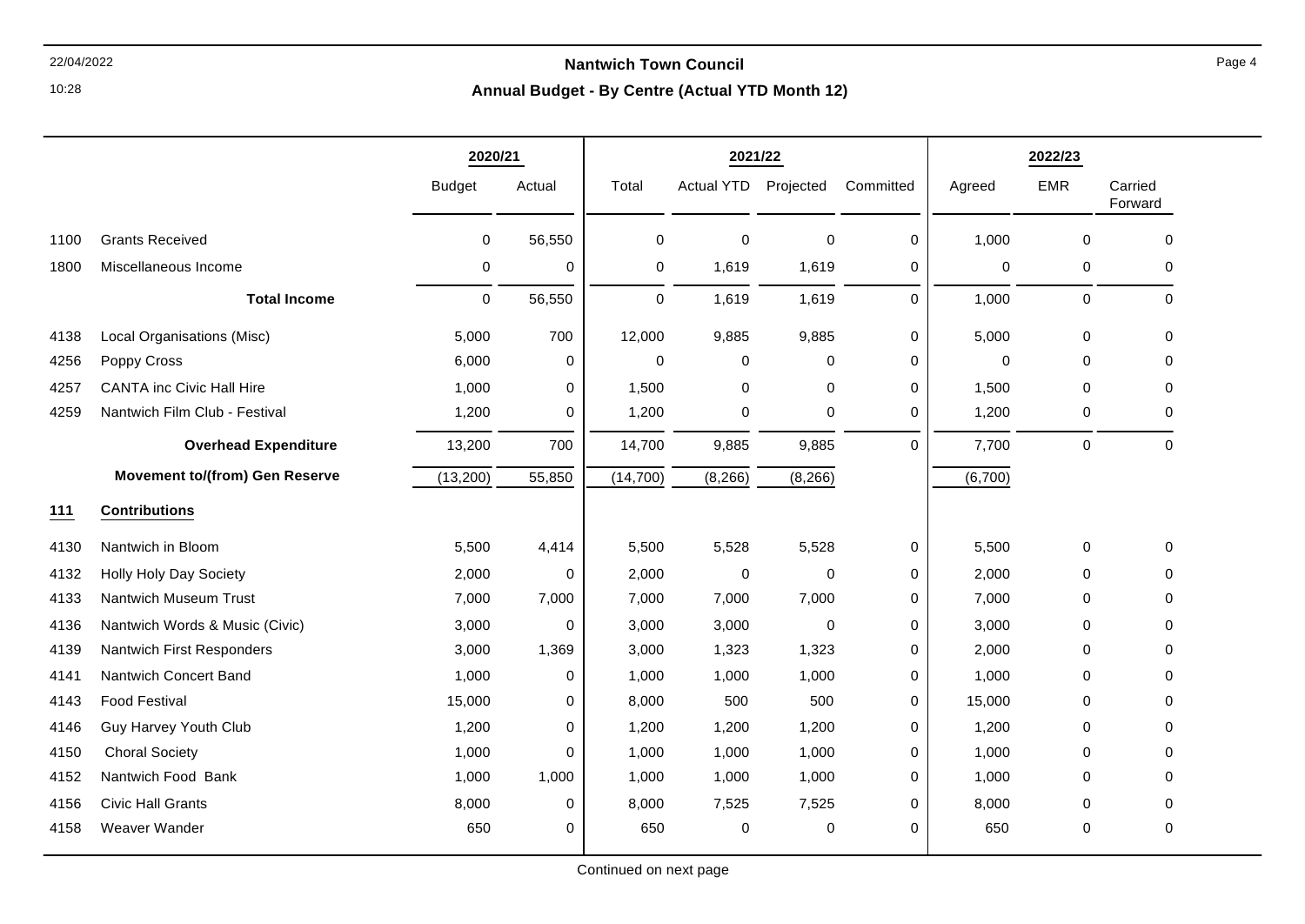# 22/04/2022 **Nantwich Town Council**

**Annual Budget - By Centre (Actual YTD Month 12)**

|      |                                       | 2020/21       |             |             | 2021/22           |             |             |             | 2022/23     |                    |
|------|---------------------------------------|---------------|-------------|-------------|-------------------|-------------|-------------|-------------|-------------|--------------------|
|      |                                       | <b>Budget</b> | Actual      | Total       | <b>Actual YTD</b> | Projected   | Committed   | Agreed      | <b>EMR</b>  | Carried<br>Forward |
| 4161 | Nantwich Show grant                   | 10,000        | 0           | $\mathbf 0$ | $\mathbf 0$       | 0           | 0           | $\mathbf 0$ | $\mathbf 0$ | $\mathbf 0$        |
| 4171 | Nantwich Jazz Festival (Civic)        | 7,000         | 0           | 7,000       | 0                 | 0           | 0           | 7,000       | 0           | $\mathbf 0$        |
| 4172 | Santa Show Sponsorship (Civic)        | 6,000         | 1,140       | 7,000       | 5,833             | 5,833       | 0           | 7,000       | 0           | $\Omega$           |
| 4173 | Nantwich Events Photography           | 600           | 0           | 600         | 0                 | 0           | 0           | 600         | 0           | $\Omega$           |
| 4999 | Contingencies                         | 1,500         | 0           | 1,500       | 0                 | 0           | 0           | 0           | 0           | 0                  |
|      | <b>Overhead Expenditure</b>           | 73,450        | 14,923      | 57,450      | 34,910            | 31,909      | $\mathbf 0$ | 61,950      | $\mathbf 0$ | $\mathbf 0$        |
|      | <b>Movement to/(from) Gen Reserve</b> | (73, 450)     | (14, 923)   | (57, 450)   | (34, 910)         | (31, 909)   |             | (61, 950)   |             |                    |
| 201  | <b>Brookfield Hall</b>                |               |             |             |                   |             |             |             |             |                    |
| 1200 | Christadelphian Church Rent           | 1,600         | 150         | 1,600       | $\mathbf 0$       | 1,600       | 0           | 1,600       | 0           | 0                  |
| 1201 | <b>Christ Church Licence Fee</b>      | 600           | 450         | 600         | 600               | 600         | $\Omega$    | 600         | 0           | 0                  |
| 1202 | <b>Christ Church Elect Charges</b>    | 300           | 261         | 300         | 0                 | 300         | 0           | 300         | $\mathbf 0$ | $\Omega$           |
| 1203 | <b>Christ Church Water Charges</b>    | 450           | 377         | 450         | 0                 | 400         | 0           | 400         | 0           | 0                  |
| 1204 | Christadelphian Ch room hire          | $\mathbf 0$   | $-390$      | 0           | 0                 | 0           | 0           | 0           | 0           | $\Omega$           |
| 1210 | Yoga room hire                        | 550           | $\mathbf 0$ | 550         | $\mathbf 0$       | 0           | $\mathbf 0$ | 0           | $\mathbf 0$ | $\Omega$           |
| 1220 | No not use                            | 600           | 0           | 0           | $\Omega$          | $\mathbf 0$ | $\Omega$    | 0           | 0           | 0                  |
| 1222 | <b>Elections Room Hire</b>            | 450           | 0           | 0           | 450               | 450         | 0           | 0           | 0           | $\Omega$           |
| 1232 | Weight Watchers Room Hire             | 2,100         | $-123$      | 2,100       | 0                 | 0           | 0           | $\mathbf 0$ | $\mathbf 0$ | $\Omega$           |
| 1251 | <b>Brookfield Council/chamberhire</b> | 7,000         | 3,978       | 4,000       | 13,134            | 13,037      | 0           | 11,000      | 0           | $\Omega$           |
| 1380 | Sponsorship                           | 1,000         | 0           | $\pmb{0}$   | $\mathbf 0$       | 0           | 0           | 0           | $\mathbf 0$ | 0                  |
|      | <b>Total Income</b>                   | 14,650        | 4,703       | 9,600       | 14,184            | 16,387      | $\mathbf 0$ | 13,900      | $\mathbf 0$ | $\Omega$           |
| 4036 | <b>General Office Expenses</b>        | 100           | $\mathbf 0$ | $\pmb{0}$   | 0                 | 0           | 0           | 0           | 0           | $\mathbf 0$        |
| 4059 | Alarm Service Call charge             | 300           | 0           | $\pmb{0}$   | $\mathbf 0$       | $\mathbf 0$ | $\mathbf 0$ | 200         | 0           | 0                  |
|      |                                       |               |             |             |                   |             |             |             |             |                    |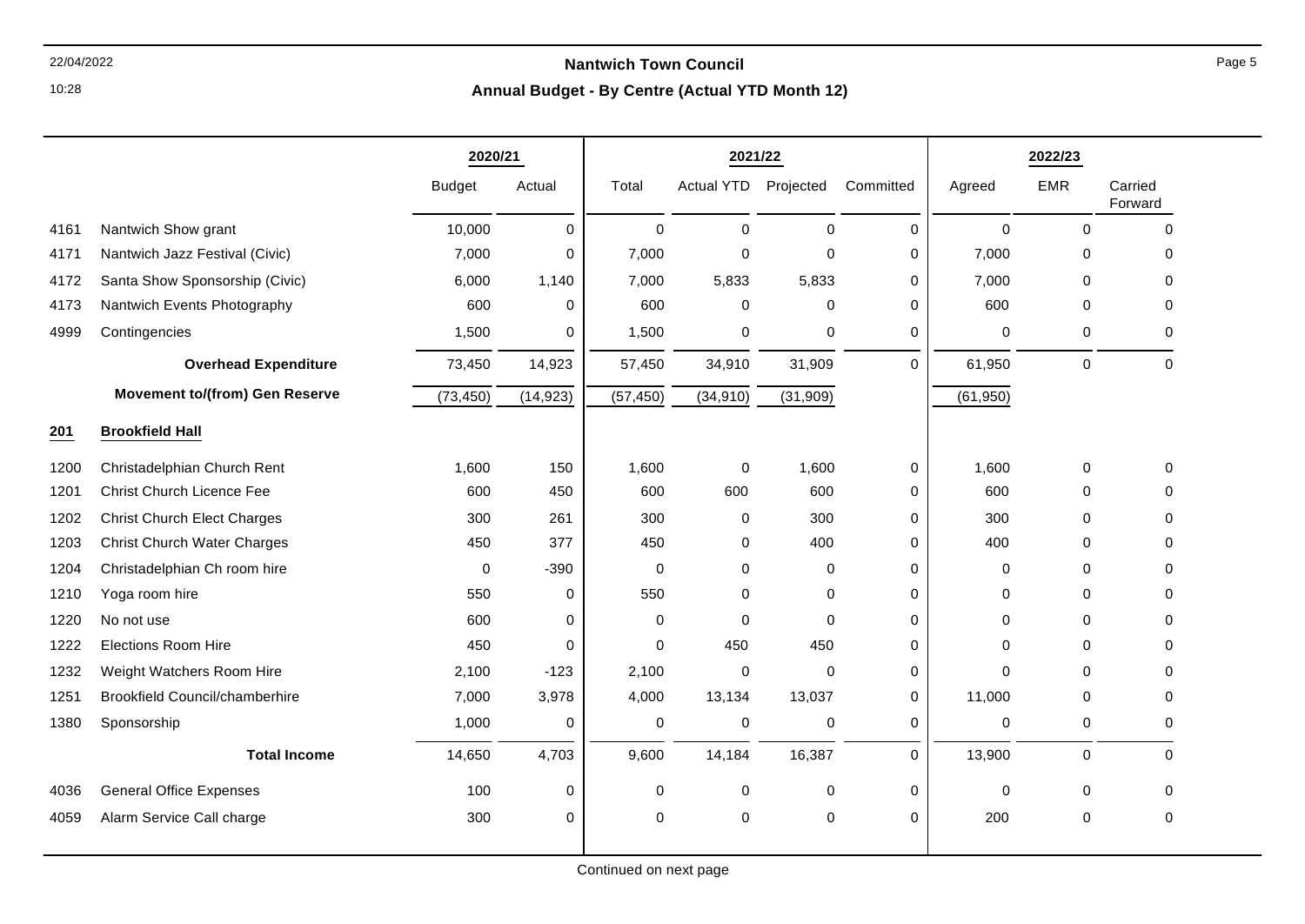10:28

|      |                                       | 2020/21       |             |             | 2021/22              |                     |             |             | 2022/23     |                    |
|------|---------------------------------------|---------------|-------------|-------------|----------------------|---------------------|-------------|-------------|-------------|--------------------|
|      |                                       | <b>Budget</b> | Actual      | Total       | Actual YTD Projected |                     | Committed   | Agreed      | EMR         | Carried<br>Forward |
| 4200 | Rates                                 | 2,200         | 2,221       | 2,400       | 2,221                | 2,221               | $\mathbf 0$ | 2,300       | 0           | $\mathbf 0$        |
| 4201 | Electricity                           | 4,000         | 1,081       | 1,000       | 911                  | 918                 | 0           | 1,500       | 0           | 0                  |
| 4202 | Water & Sewerage Charges              | 1,600         | 802         | 600         | 880                  | 980                 | 0           | 900         | 0           | $\mathbf 0$        |
| 4204 | <b>Ground Rent CEC</b>                | 50            | 50          | 50          | 50                   | 50                  | 0           | 50          | 0           | $\Omega$           |
| 4208 | <b>Cleaning Materials</b>             | 300           | 11          | 400         | 360                  | 360                 | 0           | 400         | 0           | $\mathbf 0$        |
| 4209 | <b>Window Cleaning</b>                | 600           | 76          | 600         | 135                  | 135                 | 0           | 200         | 0           | $\Omega$           |
| 4210 | <b>Cleaning Services</b>              | 400           | 205         | 0           | $\mathbf 0$          | $\mathbf 0$         | 0           | $\mathbf 0$ | 0           | $\mathbf 0$        |
| 4211 | <b>Ground Maintenance</b>             | 1,400         | 1,450       | 1,600       | 1,650                | 1,500               | 0           | 0           | 0           | $\mathbf 0$        |
| 4212 | Repairs & Maintenance                 | 1,000         | 86          | 1,000       | 2,008                | 2,008               | 0           | 1,000       | 0           | $\mathbf 0$        |
| 6104 | Equipment service /maintenance        | 1,400         | 892         | 1,000       | 418                  | 418                 | 0           | 1,000       | 0           | $\mathbf 0$        |
|      | <b>Overhead Expenditure</b>           | 13,350        | 6,874       | 8,650       | 8,633                | 8,590               | $\Omega$    | 7,550       | 0           | $\mathbf 0$        |
|      | <b>Movement to/(from) Gen Reserve</b> | 1,300         | (2, 171)    | 950         | 5,551                | 7,797               |             | 6,350       |             |                    |
| 210  | <b>Environmental Expenditure</b>      |               |             |             |                      |                     |             |             |             |                    |
| 1300 | <b>Environmental Income</b>           | 600           | $\pmb{0}$   | $\mathbf 0$ | $\pmb{0}$            | $\pmb{0}$           | 0           | $\mathbf 0$ | $\mathbf 0$ | $\mathbf 0$        |
|      | <b>Total Income</b>                   | 600           | $\mathbf 0$ | $\mathbf 0$ | $\mathbf 0$          | $\mathsf{O}\xspace$ | $\mathbf 0$ | $\mathbf 0$ | $\mathsf 0$ | $\mathbf 0$        |
| 4212 | Repairs & Maintenance                 | 100           | $\pmb{0}$   | $\mathbf 0$ | $\mathbf 0$          | $\mathbf 0$         | 0           | $\mathbf 0$ | $\mathsf 0$ | $\mathbf 0$        |
| 4216 | Furniture                             | 250           | 20          | 250         | 33                   | 33                  | 0           | $\Omega$    | 0           | $\Omega$           |
| 4220 | <b>General Equipment</b>              | 1,500         | 0           | 1,500       | 1,033                | 925                 | 0           | 1,500       | 0           | 0                  |
| 4301 | Millennium Clock                      | 300           | $\Omega$    | 1,500       | 840                  | 840                 | 0           | $\mathbf 0$ | 0           | $\Omega$           |
| 4302 | <b>Street Furniture</b>               | 2,500         | 1,783       | 2,500       | 1,833                | 1,812               | 0           | 2,500       | 0           | $\mathbf 0$        |
| 4304 | <b>Litter Collection</b>              | 150           | 0           | 0           | $\mathbf 0$          | 0                   | 0           | 200         | 0           | $\mathbf 0$        |
| 4305 | Airman's Grave (do not use)           | $\pmb{0}$     | 0           | 500         | 0                    | $\mathbf 0$         | 0           | 200         | 0           | $\mathbf 0$        |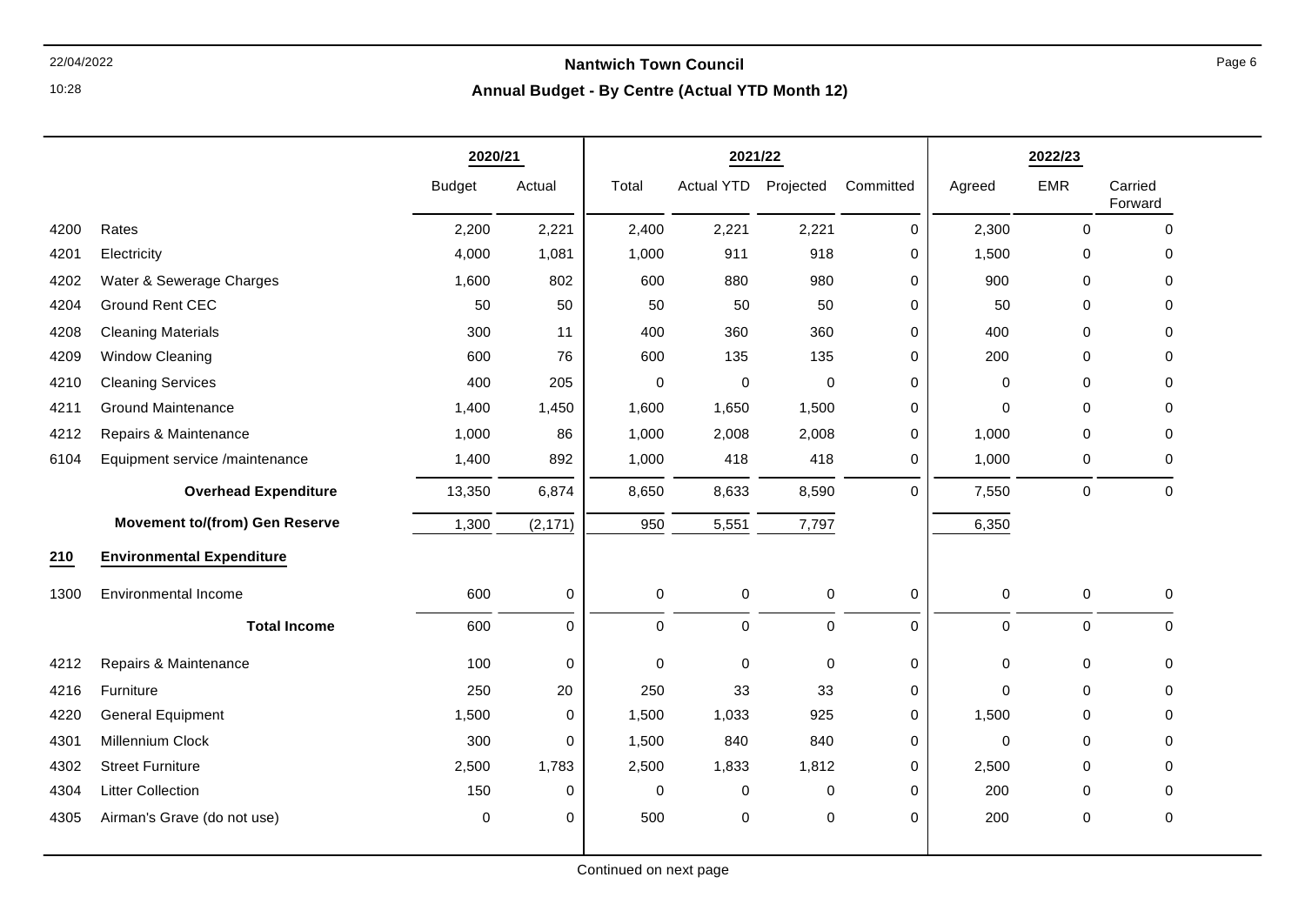**Annual Budget - By Centre (Actual YTD Month 12)**

|      |                                          | 2020/21       |             |             | 2021/22           |             |             |           | 2022/23      |                    |
|------|------------------------------------------|---------------|-------------|-------------|-------------------|-------------|-------------|-----------|--------------|--------------------|
|      |                                          | <b>Budget</b> | Actual      | Total       | <b>Actual YTD</b> | Projected   | Committed   | Agreed    | <b>EMR</b>   | Carried<br>Forward |
| 4307 | Carbon Footprint                         | 3,000         | $\mathbf 0$ | 0           | $\mathbf 0$       | $\Omega$    | $\Omega$    | $\Omega$  | $\mathbf{0}$ | $\Omega$           |
| 4420 | <b>Contribution CCTV Monitoring</b>      | 27,000        | 24,699      | 34,231      | 30,413            | 22,913      | 0           | 28,000    | 0            | 0                  |
|      | <b>Overhead Expenditure</b>              | 34,800        | 26,502      | 40,481      | 34,151            | 26,523      | $\Omega$    | 32,400    | $\mathbf 0$  | $\Omega$           |
|      | <b>Movement to/(from) Gen Reserve</b>    | (34, 200)     | (26, 502)   | (40, 481)   | (34, 151)         | (26, 523)   |             | (32, 400) |              |                    |
| 220  | <b>Civic &amp; Elections Expenditure</b> |               |             |             |                   |             |             |           |              |                    |
| 1372 | Mayor's Charity Income                   | 0             | 180         | $\mathbf 0$ | 0                 | 436         | $\pmb{0}$   | 500       | $\mathbf 0$  | 0                  |
| 1376 | Mayor's Quiz income                      | 200           | 0           | 0           | 0                 | 833         | 0           | 200       | 0            | 0                  |
|      | <b>Total Income</b>                      | 200           | 180         | $\Omega$    | $\mathbf 0$       | 1,269       | $\Omega$    | 700       | $\mathbf 0$  | $\Omega$           |
| 4046 | <b>Members Training</b>                  | 500           | 245         | 500         | 60                | 60          | 0           | 500       | $\mathbf 0$  | 0                  |
| 4048 | Members Travel / Subsistence             | 300           | 0           | 300         | 80                | 80          | 0           | 300       | $\mathbf 0$  | 0                  |
| 4090 | Newsletter Talk of the Town              | 10,000        | 1,635       | 10,000      | 2,602             | 1,500       | $\mathbf 0$ | 5,000     | $\mathbf 0$  | 0                  |
| 4155 | Salt of the Earth Awards                 | 1,000         | 0           | 1,000       | 892               | 892         | 0           | 1,000     | $\mathbf 0$  | 0                  |
| 4350 | Mayor's Allowance                        | 2,000         | 0           | 2,000       | 467               | 467         | 0           | 1,000     | $\mathbf 0$  | 0                  |
| 4352 | <b>Civic Ceremonies</b>                  | 4,000         | 373         | 2,000       | 217               | 217         | 0           | 2,000     | 0            | 0                  |
| 4353 | Civic Regalia                            | 500           | 115         | 500         | 950               | 950         | 0           | 500       | $\mathbf 0$  | 0                  |
| 4354 | <b>Civic Hall Hire</b>                   | 2,000         | 0           | 0           | $\pmb{0}$         | $\mathbf 0$ | 0           | 0         | $\mathbf 0$  | 0                  |
| 4357 | <b>Civic Service refreshments</b>        | 600           | 0           | 600         | $\pmb{0}$         | 600         | $\pmb{0}$   | 600       | $\mathbf{0}$ | 0                  |
| 4358 | Christmas refreshments                   | 600           | $\Omega$    | 600         | $\mathbf 0$       | $\Omega$    | 0           | 600       | $\Omega$     | $\Omega$           |
| 4359 | <b>Mayor Making Refreshments</b>         | 600           | 105         | 600         | $\mathbf 0$       | $\Omega$    | $\mathbf 0$ | 600       | $\mathbf{0}$ | $\Omega$           |
| 4361 | Mayor's Quiz expenditure                 | $\Omega$      | 0           | 0           | 1,254             | $\Omega$    | $\mathbf 0$ | $\Omega$  | $\Omega$     | 0                  |
| 4555 | Mayor's Charity payment                  | 0             | 2,100       | 2,000       | 2,000             | 2,000       | 0           | 2,000     | $\mathbf 0$  | $\Omega$           |
|      | <b>Overhead Expenditure</b>              | 22,100        | 4,573       | 20,100      | 8,522             | 6,766       | $\mathbf 0$ | 14,100    | $\pmb{0}$    | $\mathbf 0$        |

10:28

Continued on next page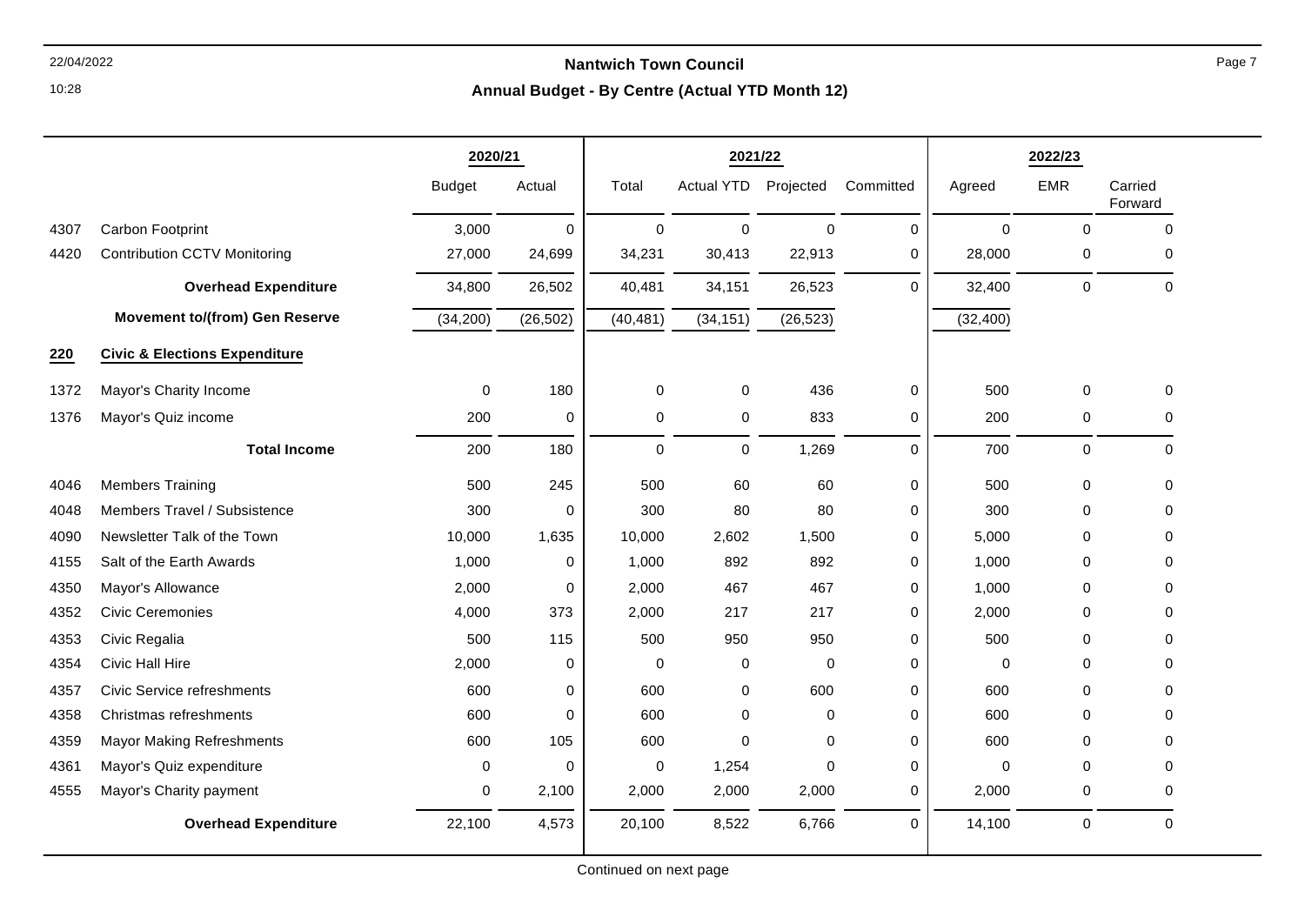10:28

#### **Annual Budget - By Centre (Actual YTD Month 12)**

|      |                                       | 2020/21       |           | 2021/22             |            |             |             |             | 2022/23             |                    |
|------|---------------------------------------|---------------|-----------|---------------------|------------|-------------|-------------|-------------|---------------------|--------------------|
|      |                                       | <b>Budget</b> | Actual    | Total               | Actual YTD | Projected   | Committed   | Agreed      | <b>EMR</b>          | Carried<br>Forward |
|      | <b>Movement to/(from) Gen Reserve</b> | (21,900)      | (4, 393)  | (20, 100)           | (8, 522)   | (5, 497)    |             | (13, 400)   |                     |                    |
| 250  | <b>Events</b>                         |               |           |                     |            |             |             |             |                     |                    |
| 1385 | Christmas Income                      | $\pmb{0}$     | 0         | $\mathsf{O}\xspace$ | 2,000      | 2,000       | $\mathbf 0$ | $\pmb{0}$   | $\mathsf{O}\xspace$ | $\mathbf 0$        |
|      | <b>Total Income</b>                   | $\mathbf 0$   | 0         | $\mathbf 0$         | 2,000      | 2,000       | $\mathbf 0$ | $\mathbf 0$ | $\mathsf{O}\xspace$ | $\mathbf 0$        |
| 4000 | Salaries                              | 17,190        | 22,592    | 18,170              | 24,590     | 24,590      | 0           | 26,000      | $\mathsf{O}\xspace$ | 0                  |
| 4005 | National Insurance Employer           | 3,500         | 1,849     | 2,000               | 2,080      | 2,080       | 0           | 2,200       | $\mathbf 0$         | 0                  |
| 4006 | <b>Superannuation Employer</b>        | 3,748         | 5,103     | 4,107               | 5,614      | 5,614       | 0           | 5,876       | $\Omega$            | 0                  |
| 4202 | Water & Sewerage Charges              | $\mathbf 0$   | $-10$     | $\pmb{0}$           | 0          | 0           | $\mathbf 0$ | $\mathbf 0$ | $\mathbf 0$         | 0                  |
| 4212 | Repairs & Maintenance                 | 3.000         | 1,649     | $\Omega$            | 0          | $\Omega$    | $\Omega$    | 0           | $\Omega$            | 0                  |
| 4369 | <b>Christmas SwitchOnRefreshments</b> | 600           | 0         | $\mathbf 0$         | 0          | $\Omega$    | 0           | $\Omega$    | $\Omega$            | 0                  |
| 4371 | Christmas Lights / Festivities        | 30,000        | 15,722    | 30,000              | 32,576     | 28,267      | 190         | 30,000      | $\Omega$            | 0                  |
| 4374 | Nantwich show exhibition              | 2,500         | 0         | 2,500               | 0          | $\Omega$    | $\Omega$    | $\Omega$    | $\Omega$            | 0                  |
| 4378 | Societies Spectacular                 | 2,000         | 0         | 2,000               | 0          | $\Omega$    | 0           | $\Omega$    | $\mathbf 0$         | 0                  |
| 4381 | Remembrance Sunday                    | 7,000         | 100       | 4,000               | 3,761      | 3,761       | 0           | 4,000       | $\mathbf 0$         | $\Omega$           |
| 4382 | Tree of Light                         | 500           | 380       | 1,000               | 0          | 800         | 0           | 1,000       | 0                   | 0                  |
|      | <b>Overhead Expenditure</b>           | 70,038        | 47,384    | 63,777              | 68,622     | 65,112      | 190         | 69,076      | $\mathbf 0$         | $\Omega$           |
|      | <b>Movement to/(from) Gen Reserve</b> | (70, 038)     | (47, 384) | (63, 777)           | (66, 622)  | (63, 112)   |             | (69,076)    |                     |                    |
| 301  | <b>Special Capital Projects</b>       |               |           |                     |            |             |             |             |                     |                    |
| 4159 | Civic Hall flat roof                  | 0             | 0         | $\mathbf 0$         | 34,018     | $\mathbf 0$ | 0           | $\mathbf 0$ | 0                   | $\Omega$           |
| 4188 | Electric Van                          | $\Omega$      | 54,559    | $\mathbf 0$         | 11,045     | 11,045      | $\mathbf 0$ | $\mathbf 0$ | $\mathbf 0$         | $\Omega$           |
|      | <b>Overhead Expenditure</b>           | 0             | 54,559    | $\pmb{0}$           | 45,063     | 11,045      | $\mathbf 0$ | $\pmb{0}$   | $\mathsf{O}\xspace$ | $\mathbf 0$        |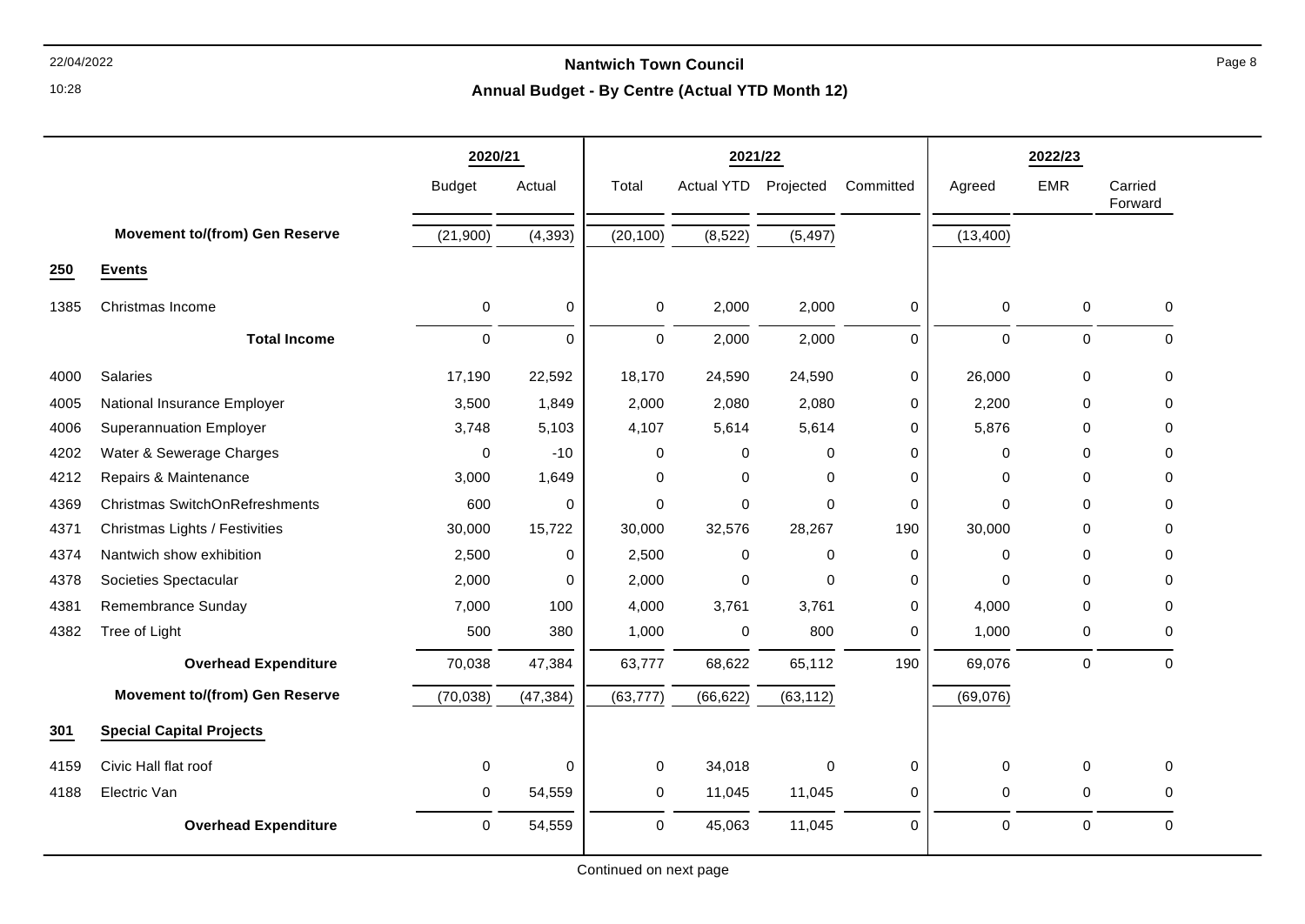10:28

|      |                                       | 2020/21       |             |             | 2021/22           |             |             |             | 2022/23     |                    |
|------|---------------------------------------|---------------|-------------|-------------|-------------------|-------------|-------------|-------------|-------------|--------------------|
|      |                                       | <b>Budget</b> | Actual      | Total       | <b>Actual YTD</b> | Projected   | Committed   | Agreed      | <b>EMR</b>  | Carried<br>Forward |
| 7000 | plus Transfer from EMR                | $\mathbf 0$   | 54,559      | $\mathbf 0$ | 45,063            | $\mathbf 0$ | $\Omega$    | $\mathbf 0$ | $\mathbf 0$ | $\mathbf 0$        |
|      | <b>Movement to/(from) Gen Reserve</b> | $\mathbf 0$   | $\mathbf 0$ | $\mathbf 0$ | $\mathbf 0$       | (11, 045)   |             | 0           |             |                    |
| 500  | <b>Council Income</b>                 |               |             |             |                   |             |             |             |             |                    |
| 1800 | Miscellaneous Income                  | $\Omega$      | 805         | $\mathbf 0$ | 21                | 21          | $\mathbf 0$ | $\mathbf 0$ | $\mathbf 0$ | $\mathbf 0$        |
| 1870 | Bank Interest - RBS Revenue           | 100           | 115         | 0           | 118               | 88          | 0           | 100         | 0           | 0                  |
| 1873 | Public Sector Dep Fund Interes        | 4,000         | 1,092       | 2,000       | 219               | 220         | 0           | 1,000       | $\mathbf 0$ | $\Omega$           |
| 1874 | Local Auth Prop Fund Interest         | 4,000         | 5,068       | 4,500       | 4,470             | 4,500       | 0           | 4,500       | 0           | $\Omega$           |
| 1875 | <b>Time Deposit Interest</b>          | 2,500         | 1,233       | 2,500       | 1,009             | 1,009       | 0           | 1,000       | 0           | $\Omega$           |
| 1892 | Loan repayment Church House           | $\Omega$      | 3,669       | $\mathbf 0$ | 3,669             | 3,669       | $\mathbf 0$ | $\Omega$    | 0           | $\Omega$           |
| 1893 | Loan repay Players Alterations        | $\mathbf 0$   | 4,660       | 0           | 4,660             | 2,330       | 0           | $\Omega$    | $\Omega$    | $\Omega$           |
| 1900 | Precept                               | 673,005       | 673,005     | 932,373     | 932,373           | 932,373     | 0           | 816,067     | 0           | 0                  |
|      | <b>Total Income</b>                   | 683,605       | 689,647     | 941,373     | 946,538           | 944,210     | $\mathbf 0$ | 822,667     | 0           | $\Omega$           |
| 7001 | less Transfer to EMR                  | $\mathsf 0$   | $\mathbf 0$ | $\pmb{0}$   | 5,999             | $\pmb{0}$   | 0           | $\mathbf 0$ | 0           | $\pmb{0}$          |
|      | <b>Movement to/(from) Gen Reserve</b> | 683,605       | 689,647     | 941,373     | 940,539           | 944,210     |             | 822,667     |             |                    |
| 601  | <b>Civic Hall</b>                     |               |             |             |                   |             |             |             |             |                    |
| 1223 | Scrap Metal Income                    | $\Omega$      | 382         | $\mathbf 0$ | 367               | 367         | 0           | $\Omega$    | 0           | $\Omega$           |
| 1228 | Limehouse Lizzy                       | $\Omega$      | $\Omega$    | 0           | 4,462             | 4,200       | 0           | 4,000       | 0           | $\Omega$           |
| 1229 | Eagles                                | 0             | $\mathbf 0$ | 0           | $\Omega$          | 100         | 0           | 3,900       | 0           | $\Omega$           |
| 1233 | Fleetingwood Mac                      | $\Omega$      | $\mathbf 0$ | $\Omega$    | $\Omega$          | 762         | 0           | 3,500       | 0           | $\Omega$           |
| 1236 | The Ultimate Stone Roses              | $\Omega$      | 0           | $\Omega$    | $\Omega$          | 100         | $\mathbf 0$ | $\pmb{0}$   | 0           | $\Omega$           |
| 1240 | <b>ACDC</b>                           | $\Omega$      | 0           | $\Omega$    | $\Omega$          | 138         | 0           | 2,400       | $\mathbf 0$ | $\Omega$           |
| 1242 | U <sub>2</sub>                        | $\mathbf 0$   | 0           | 0           | $\mathbf 0$       | 32          | 0           | 3,000       | 0           | $\mathbf 0$        |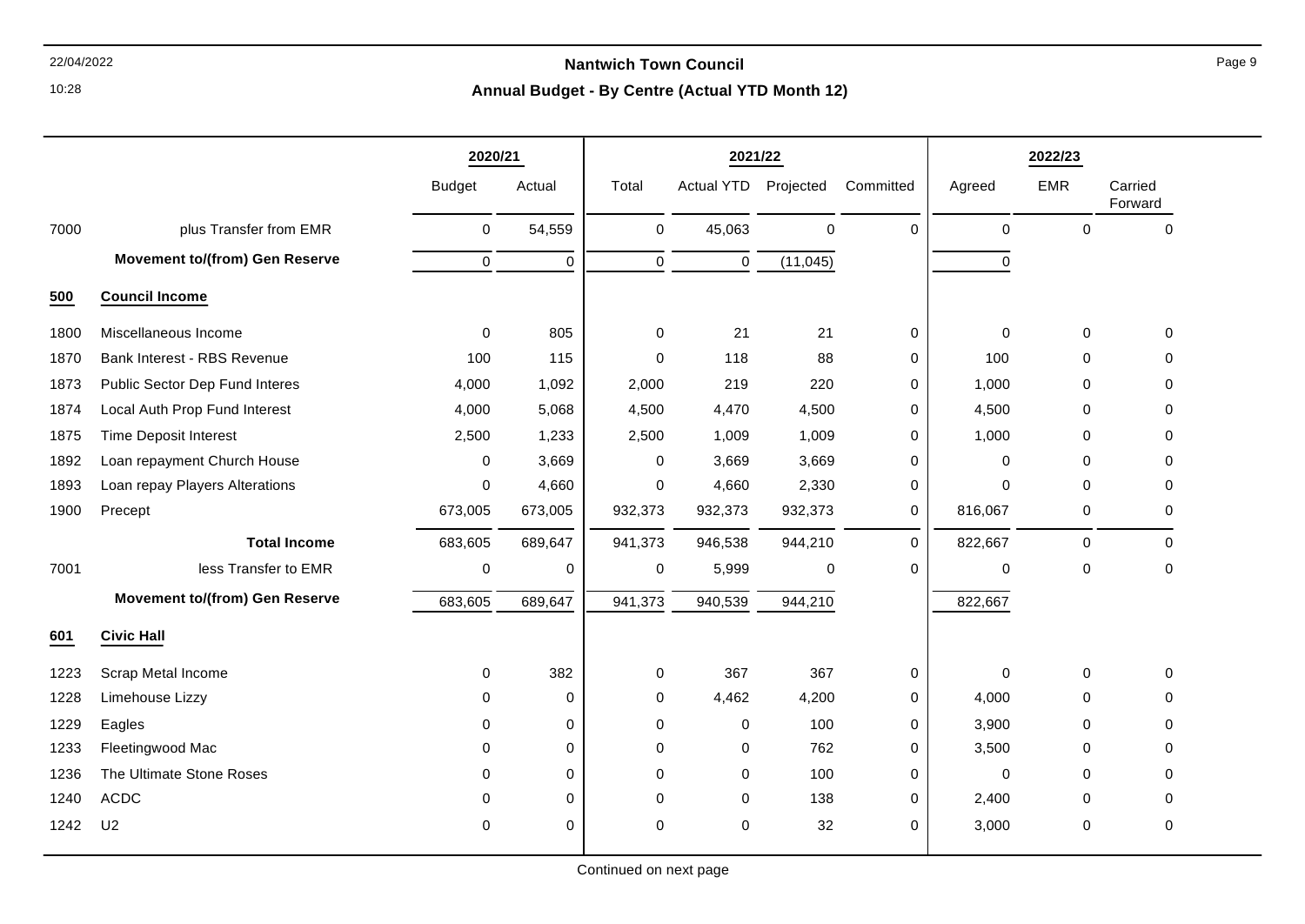10:28

|      |                                    | 2020/21       |             |             | 2021/22              |         |           |         | 2022/23     |                    |
|------|------------------------------------|---------------|-------------|-------------|----------------------|---------|-----------|---------|-------------|--------------------|
|      |                                    | <b>Budget</b> | Actual      | Total       | Actual YTD Projected |         | Committed | Agreed  | <b>EMR</b>  | Carried<br>Forward |
| 1262 | Sound of the Sixties               | 0             | $\mathbf 0$ | 0           | 2,200                | 2,200   | 0         | 2,000   | $\mathbf 0$ | $\mathbf 0$        |
| 1268 | Stereotonics                       | 0             | $\mathbf 0$ | 0           | 748                  | 748     | 0         | 0       | 0           | $\mathbf 0$        |
| 1269 | <b>Guns &amp; Roses Experience</b> | 0             | 0           | 0           | 2,213                | 2,213   | 0         | 2,900   | 0           | 0                  |
| 1270 | Oasish                             | 0             | 0           | 0           | 3,093                | 3,093   | 0         | 0       | 0           | $\Omega$           |
| 1271 | Flash (Queen tribute)              | $\Omega$      | 0           | 0           | $-1$                 | 694     | 0         | 3,100   | 0           | $\Omega$           |
| 1350 | Refund                             | 0             | 0           | 0           | 74                   | 74      | 0         | 0       | 0           | 0                  |
| 1600 | <b>Washroom Services</b>           | $\Omega$      | $\Omega$    | 0           | 76                   | 61      | 0         | 300     | 0           | $\Omega$           |
| 1601 | Civic Hall Main hall hire          | 95,000        | 26,111      | 40,000      | 109,664              | 105,613 | 0         | 100,000 | 0           | 0                  |
| 1602 | Civic Hall Peggy Killick Hire      | 4,000         | $-250$      | 1,000       | 3,019                | 3,000   | 0         | 5,000   | 0           | 0                  |
| 1603 | Catering                           | 12,000        | 621         | 3,000       | 8,590                | 7,028   | 0         | 12,000  | 0           | $\mathbf 0$        |
| 1604 | Comedy Club ticket sales           | 8,000         | 0           | 4,000       | 0                    | 0       | 0         | 0       | 0           | 0                  |
| 1606 | Corkage                            | 1,000         | 0           | $\mathbf 0$ | $\mathbf 0$          | 0       | 0         | 1,000   | 0           | 0                  |
| 1607 | Licensed drinks                    | 160,000       | 499         | 50,000      | 104,875              | 92,299  | 0         | 175,000 | $\mathbf 0$ | $\Omega$           |
| 1608 | Door Security                      | 6,000         | 0           | 2,500       | 3,457                | 2,892   | 0         | 5,500   | 0           | $\Omega$           |
| 1610 | Little Mix Tribute band            | 0             | 0           | $\mathbf 0$ | 0                    | 120     | 0         | 2,350   | 0           | 0                  |
| 1617 | UK Bjorn                           | 0             | 0           | 0           | 8,196                | 11,983  | 0         | 4,000   | 0           | $\mathbf 0$        |
| 1621 | New Year's Eve ticket sales (C     | 2,000         | 0           | 0           | 0                    | 0       | 0         | 0       | 0           | 0                  |
| 1622 | <b>Bee Gees</b>                    | 0             | $\mathbf 0$ | 0           | $-1$                 | 188     | 0         | 2,275   | 0           | 0                  |
| 1635 | The UK Rock Show                   | 0             | 0           | 0           | 1,693                | 1,718   | 0         | 2,400   | 0           | 0                  |
| 1647 | Santa's Show                       | 1,500         | 0           | 1,000       | 3,443                | 3,443   | 0         | 4,000   | 0           | $\Omega$           |
| 1650 | Over banking                       | 0             | 2           | 0           | 400                  | 370     | 0         | 0       | 0           | 0                  |
| 1651 | Under banking                      | 0             | $-18$       | 0           | $-565$               | $-502$  | 0         | 0       | 0           | $\Omega$           |
| 1652 | Admin fee                          | 500           | $\mathbf 0$ | 0           | 3,463                | 3,079   | 0         | 2,500   | 0           | $\Omega$           |
| 1657 | Meet the Beetles                   | 0             | $\mathbf 0$ | 0           | 2,075                | 1,400   | 0         | 0       | 0           | $\mathbf 0$        |
|      |                                    |               |             |             |                      |         |           |         |             |                    |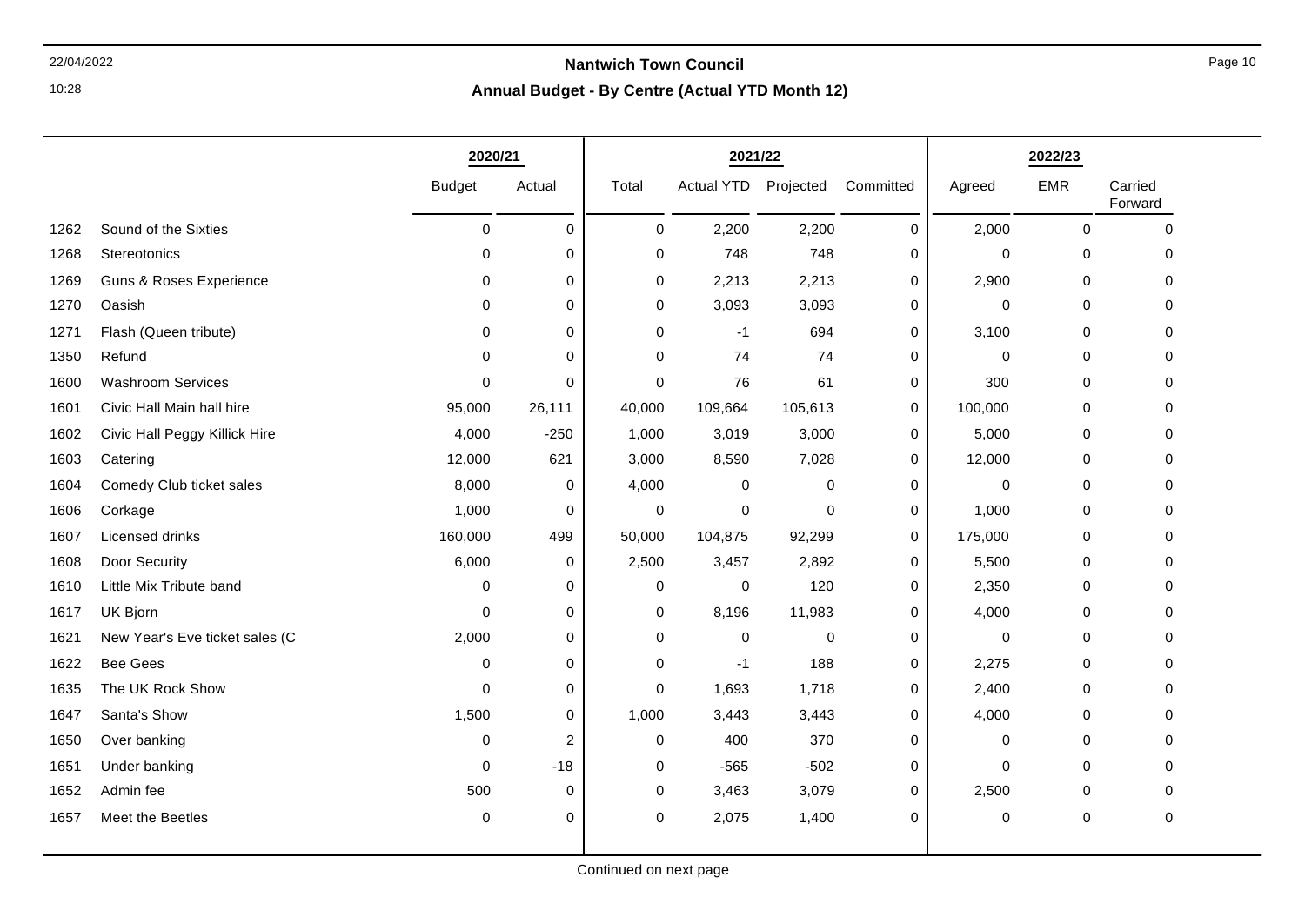10:28

#### **Annual Budget - By Centre (Actual YTD Month 12)**

|      |                                | 2020/21       |             |             | 2021/22           |             |                     |             | 2022/23     |                    |
|------|--------------------------------|---------------|-------------|-------------|-------------------|-------------|---------------------|-------------|-------------|--------------------|
|      |                                | <b>Budget</b> | Actual      | Total       | <b>Actual YTD</b> | Projected   | Committed           | Agreed      | <b>EMR</b>  | Carried<br>Forward |
| 1660 | Postage Income                 | 50            | $\mathbf 0$ | $\mathbf 0$ | 36                | 29          | $\mathbf 0$         | 50          | $\Omega$    | $\Omega$           |
| 1668 | <b>Coldplay Tribute</b>        | 0             | $-1,776$    | 0           | 0                 | 538         | 0                   | 2,750       | 0           | 0                  |
| 1679 | Electromantics                 | 0             | 0           | 0           | 5,280             | 5,780       | 0                   | 5,000       | $\mathbf 0$ | 0                  |
| 1847 | Bon Jovi                       | $\Omega$      | $\mathbf 0$ | $\mathbf 0$ | 1,790             | 1,790       | 0                   | 3,000       | $\mathbf 0$ | 0                  |
| 1871 | Dressed to Kill (Kiss tribute) | 0             | 0           | $\pmb{0}$   | 938               | 938         | 0                   | $\pmb{0}$   | 0           | 0                  |
|      | <b>Total Income</b>            | 290,050       | 25,572      | 101,500     | 269,585           | 256,488     | $\mathsf{O}\xspace$ | 351,925     | $\pmb{0}$   | $\mathbf 0$        |
| 4000 | Salaries                       | 124,079       | 154,122     | 139,680     | 161,951           | 161,951     | 0                   | 175,000     | 0           | 0                  |
| 4005 | National Insurance Employer    | 20,000        | 13,656      | 15,000      | 13,138            | 13,138      | 0                   | 13,400      | 0           | 0                  |
| 4006 | <b>Superannuation Employer</b> | 27,049        | 32,842      | 29,307      | 33,593            | 33,593      | $\mathbf 0$         | 34,000      | $\pmb{0}$   | 0                  |
| 4047 | Staff Travel / Subsistence     | $\mathbf 0$   | 0           | $\mathbf 0$ | 511               | $\mathbf 0$ | $\mathbf 0$         | $\mathbf 0$ | $\mathbf 0$ | 0                  |
| 4056 | Performance Music Licence      | 3,000         | 3,267       | 3,000       | 168               | 168         | 420                 | 3,300       | 0           | $\Omega$           |
| 4057 | Cash Collection                | 0             | 0           | $\mathbf 0$ | 520               | 499         | 0                   | 900         | $\mathbf 0$ | $\Omega$           |
| 4060 | Premises Licence               | 400           | 418         | 400         | 450               | 450         | 0                   | 450         | $\mathbf 0$ | 0                  |
| 4061 | <b>TV License</b>              | 200           | 160         | 200         | $\overline{1}$    | 160         | 0                   | 160         | $\mathbf 0$ | $\Omega$           |
| 4105 | <b>SCOOT</b>                   | 165           | 110         | 110         | 55                | 55          | 0                   | 110         | 0           | 0                  |
| 4200 | Rates                          | 15,000        | 14,471      | 15,000      | 14,471            | 14,471      | 0                   | 14,600      | $\mathbf 0$ | 0                  |
| 4201 | Electricity                    | 19,000        | 11,477      | 15,000      | 20,564            | 18,483      | 0                   | 15,000      | $\mathbf 0$ | 0                  |
| 4202 | Water & Sewerage Charges       | 3,000         | 3,132       | 4,000       | 1,991             | 1,800       | 0                   | 3,200       | 0           | 0                  |
| 4203 | <b>Refuse Collection</b>       | 4,000         | 3,565       | 5,000       | 2,841             | 2,841       | 0                   | 4,500       | $\mathbf 0$ | $\Omega$           |
| 4205 | Gas                            | 2,500         | 2,718       | 2,000       | 2,945             | 2,400       | 0                   | 2,500       | 0           | 0                  |
| 4206 | Chubb security main cont       | 3,500         | 5,285       | 5,000       | 6,193             | 6,200       | 0                   | 5,000       | $\mathbf 0$ | 0                  |
| 4207 | Pest Control                   | 500           | 285         | 500         | 300               | 300         | 0                   | 300         | $\mathbf 0$ | 0                  |
| 4208 | <b>Cleaning Materials</b>      | 5,000         | 3,764       | 5,000       | 5,689             | 5,199       | 0                   | 4,500       | 0           | 0                  |
| 4209 | <b>Window Cleaning</b>         | 500           | 0           | 500         | 350               | 350         | $\mathbf 0$         | 500         | 0           | 0                  |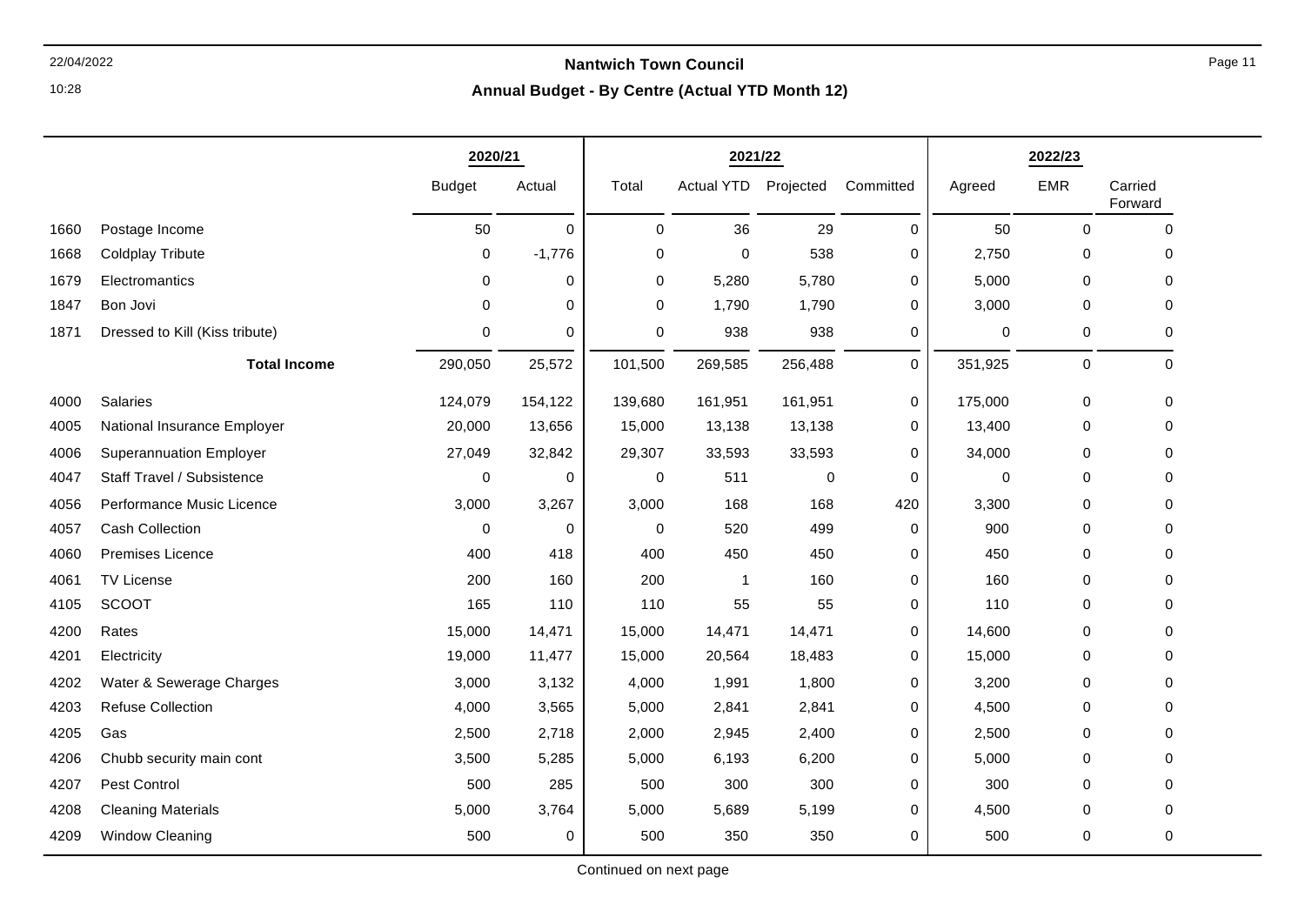### 22/04/2022 **Nantwich Town Council Annual Budget - By Centre (Actual YTD Month 12)**

|      |                                 | 2020/21       |            | 2021/22     |            |             |             |             | 2022/23    |                    |
|------|---------------------------------|---------------|------------|-------------|------------|-------------|-------------|-------------|------------|--------------------|
|      |                                 | <b>Budget</b> | Actual     | Total       | Actual YTD | Projected   | Committed   | Agreed      | <b>EMR</b> | Carried<br>Forward |
| 4210 | <b>Cleaning Services</b>        | 500           | $\Omega$   | $\mathbf 0$ | $\Omega$   | $\Omega$    | $\mathbf 0$ | $\mathbf 0$ | $\Omega$   | $\mathbf 0$        |
| 4212 | Repairs & Maintenance           | 8,000         | 13,615     | 8,000       | 10,231     | 10,078      | 67          | 18,500      | 0          | $\mathbf 0$        |
| 4214 | Fixtures & Fittings - Maint Pl  | 0             | 0          | 35,000      | 40,200     | 40,200      | $\mathbf 0$ | 25,500      | 0          | $\Omega$           |
| 4217 | Kitchen Equipment               | $\Omega$      | $\Omega$   | 0           | 99         | $\Omega$    | 47          | $\Omega$    | 0          | $\Omega$           |
| 4220 | <b>General Equipment</b>        | 2,000         | 1,262      | 2,000       | 2,404      | 2,404       | 0           | 2,000       | 0          | $\Omega$           |
| 4226 | Clothing                        | 2,000         | 0          | 2,000       | 2,634      | 2,634       | 0           | 2,000       | 0          | $\Omega$           |
| 4228 | Tea dance in Civic Hall         | 2,500         | $\Omega$   | 1,400       | $\Omega$   | $\mathbf 0$ | 0           | 2,500       | 0          | 0                  |
| 4265 | Limehouse Lizzy Expenditure     | 3,000         | 0          | 0           | 0          | $\Omega$    | 0           | 0           | 0          | $\mathbf 0$        |
| 6101 | Purchase of drink               | 75,000        | 5,029      | 20,000      | 33,810     | 40,000      | 0           | 70,000      | 0          | $\Omega$           |
| 6103 | Catering                        | 9,500         | 1,695      | 5,000       | 5,487      | 4,800       | 116         | 9,000       | 0          | $\mathbf 0$        |
| 6104 | Equipment service /maintenance  | 10,500        | 15,092     | 13,500      | 18,540     | 13,848      | $-34$       | 13,500      | 0          | $\Omega$           |
| 6105 | Gas cylinders                   | 1,200         | 416        | 1,200       | 764        | 800         | 8           | 1,200       | 0          | $\mathbf 0$        |
| 6108 | Door Security Costs             | 10,000        | 0          | 5,000       | 5,312      | 4,917       | 97          | 10,000      | 0          | $\mathbf 0$        |
| 6113 | Equip purchase Light/sound      | 2,500         | $\Omega$   | 2,500       | 3,119      | 3,119       | 0           | 0           | 0          | $\Omega$           |
| 6115 | Refund of booking fee           | $\Omega$      | 623        | 0           | 150        | 50          | 0           | $\Omega$    | 0          | $\Omega$           |
| 6117 | Annual Mech Rigging Inspection  | 3,500         | 0          | 350         | 600        | 600         | 0           | 350         | 0          | $\mathbf 0$        |
| 6119 | Refund                          | 0             | 238        | 0           | 319        | 319         | 0           | $\mathbf 0$ | 0          | $\mathbf 0$        |
| 6180 | Water monitoring service        | $\Omega$      | 92         | 0           | 181        | 181         | 0           | 200         | 0          | $\mathbf 0$        |
| 6303 | <b>Civic Hall Shows</b>         | 20,000        | $-389$     | 40,000      | 22,085     | 26,213      | 100         | 40,000      | 0          | $\mathbf 0$        |
|      | <b>Overhead Expenditure</b>     | 378,093       | 286,945    | 375,647     | 411,666    | 412,221     | 821         | 472,170     | 0          | 0                  |
|      | 601 Net Income over Expenditure | $-88,043$     | $-261,373$ | $-274,147$  | $-142,081$ | $-155,733$  | $-821$      | $-120,245$  | 0          | $\mathbf 0$        |
| 7000 | plus Transfer from EMR          | $\mathbf 0$   | 8,241      | 0           | 19,240     | $\mathbf 0$ | $\mathbf 0$ | $\mathbf 0$ | 0          | 0                  |
| 7001 | less Transfer to EMR            | 0             | 7,500      | 0           | 13,240     | $\mathbf 0$ | 0           | 0           | 0          | 0                  |
|      |                                 |               |            |             |            |             |             |             |            |                    |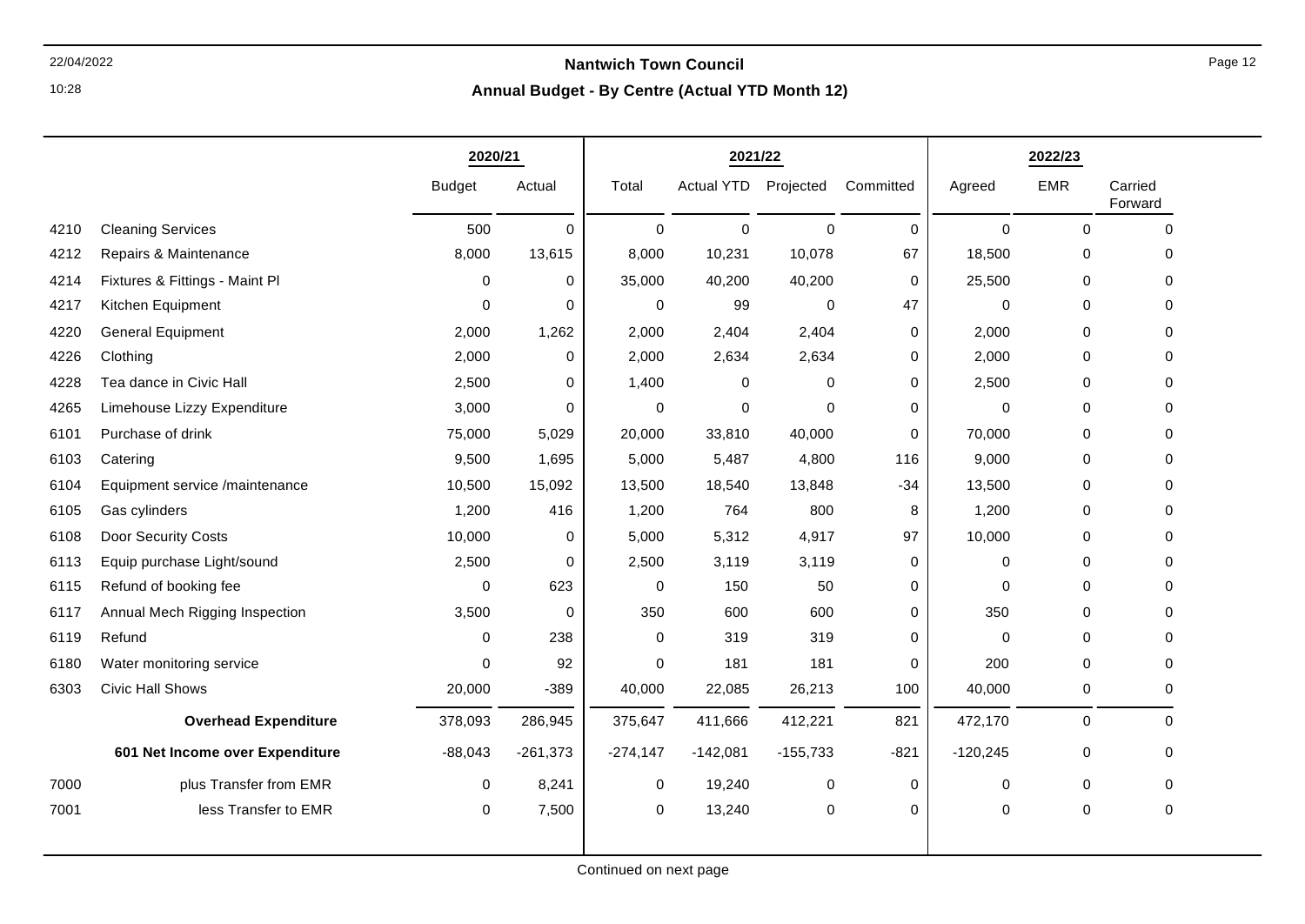10:28

#### **Annual Budget - By Centre (Actual YTD Month 12)**

|      |                                       | 2020/21       |            | 2021/22    |             |             | 2022/23     |             |            |                    |
|------|---------------------------------------|---------------|------------|------------|-------------|-------------|-------------|-------------|------------|--------------------|
|      |                                       | <b>Budget</b> | Actual     | Total      | Actual YTD  | Projected   | Committed   | Agreed      | <b>EMR</b> | Carried<br>Forward |
|      | <b>Movement to/(from) Gen Reserve</b> | (88, 043)     | (260, 632) | (274, 147) | (136,081)   | (155, 733)  |             | (120, 245)  |            |                    |
| 602  | <b>Market</b>                         |               |            |            |             |             |             |             |            |                    |
| 1385 | Christmas Income                      | 0             | $-10$      | 0          | 0           | $\mathbf 0$ | 0           | $\pmb{0}$   | $\pmb{0}$  | 0                  |
| 1390 | Town Centre Income                    | $\mathbf 0$   | $-240$     | 0          | $\mathbf 0$ | $\mathbf 0$ | 0           | $\Omega$    | 0          | 0                  |
| 1611 | <b>Market Indoor Stall Hire</b>       | 110,000       | 43,605     | 110,000    | 94,446      | 90,000      | 0           | 112,200     | 0          | 0                  |
| 1612 | Market Outdoor Stall hire             | 28,000        | 18,628     | 28,000     | 28,230      | 28,000      | 0           | 28,560      | 0          | 0                  |
| 1613 | <b>Farmers Market</b>                 | 12,000        | 5,067      | 10,000     | 17,340      | 16,093      | 0           | 10,000      | 0          | $\Omega$           |
| 1650 | Over banking                          | 0             | 2          | 0          | 12          | 4           | 0           | 0           | 0          | 0                  |
| 1651 | Under banking                         | 0             | $-32$      | 0          | 3           | 3           | 0           | $\Omega$    | 0          | $\Omega$           |
| 1670 | Electricity re-charge                 | 5,000         | 2,793      | 5,000      | 1,602       | 1,588       | 0           | 4,000       | 0          | $\Omega$           |
| 1801 | Nantwich Sq Fees (Commercial)         | $\mathbf 0$   | $-10$      | 0          | $\mathbf 0$ | $\mathbf 0$ | $\mathbf 0$ | $\mathbf 0$ | 0          | 0                  |
| 1802 | Gazebo Hire                           | 500           | 0          | 0          | 20          | $\mathbf 0$ | 0           | $\Omega$    | 0          | $\Omega$           |
| 1803 | Spring market                         | 600           | $-80$      | 600        | $\mathbf 0$ | $\mathbf 0$ | 0           | 1,000       | 0          | 0                  |
| 1804 | Summer market                         | 800           | $-40$      | 800        | 233         | 233         | 0           | 1,000       | 0          | $\Omega$           |
| 1805 | Autumn Market                         | 600           | 10         | 600        | $\Omega$    | 600         | 0           | 1,000       | 0          | $\Omega$           |
| 1806 | <b>Flower Market</b>                  | 900           | 0          | 900        | $\mathbf 0$ | 0           | 0           | 1,000       | 0          | $\Omega$           |
| 1827 | Food Festival Artizan Market          | 1,200         | $-50$      | 1,200      | $\mathbf 0$ | $\mathbf 0$ | 0           | 1,200       | 0          | 0                  |
| 1867 | Xmas market                           | 0             | $-50$      | 1,600      | 0           | 1,600       | 0           | 1,600       | 0          | 0                  |
|      | <b>Total Income</b>                   | 159,600       | 69,592     | 158,700    | 141,886     | 138,121     | $\mathbf 0$ | 161,560     | 0          | $\mathbf 0$        |
| 4000 | Salaries                              | 68,985        | 89,728     | 72,670     | 89,081      | 89,081      | 0           | 92,000      | 0          | $\mathbf 0$        |
| 4005 | National Insurance Employer           | 10,000        | 8,326      | 9,000      | 7,654       | 7,654       | 0           | 8,200       | 0          | $\Omega$           |
| 4006 | <b>Superannuation Employer</b>        | 15,040        | 19,875     | 16,425     | 19,762      | 19,762      | 0           | 21,000      | 0          | 0                  |
| 4047 | Staff Travel / Subsistence            | 0             | 0          | 0          | 19          | 19          | 0           | 0           | 0          | $\mathbf 0$        |

Continued on next page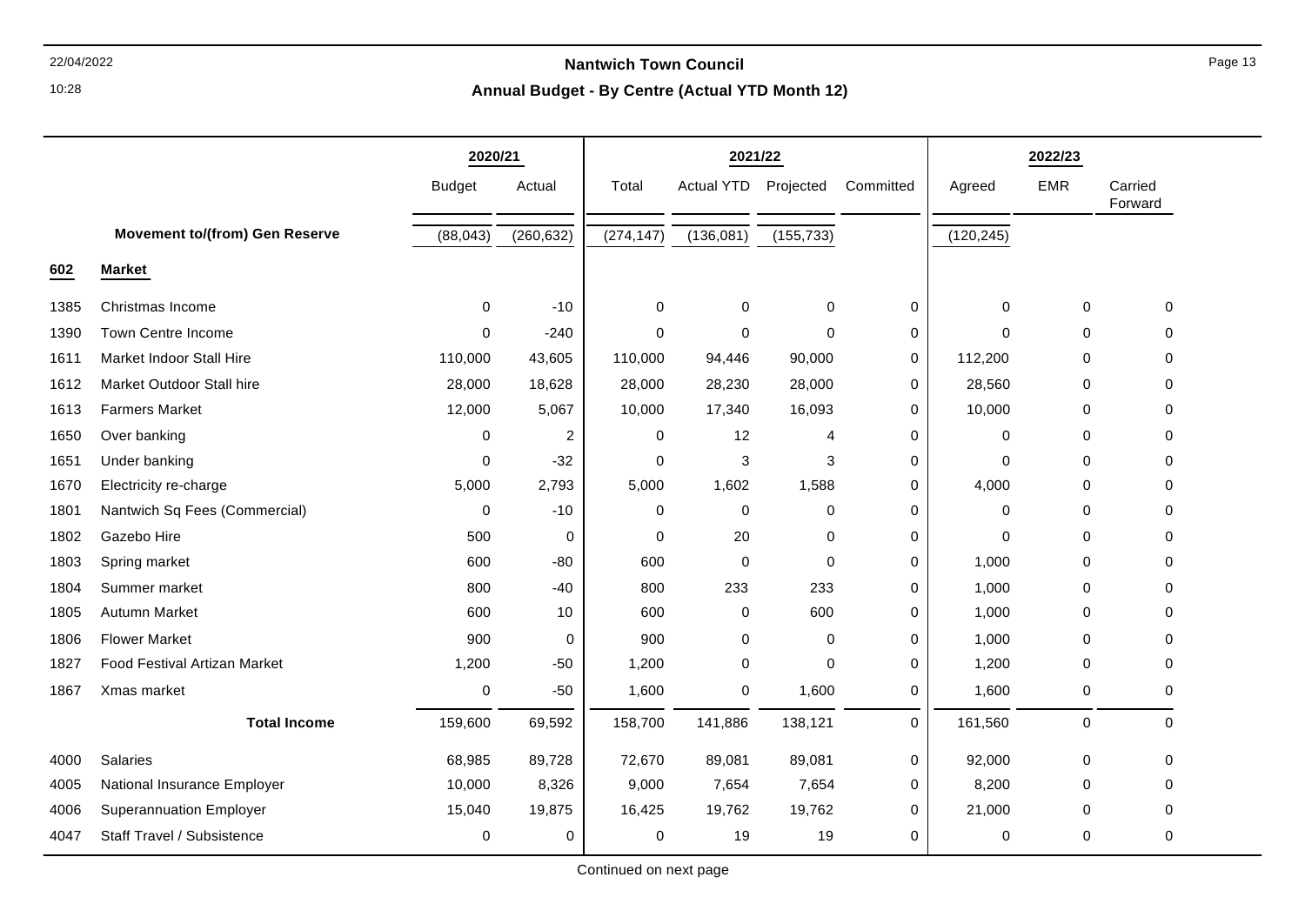10:28

|      |                                 | 2020/21       |           | 2021/22     |                   |             |             | 2022/23   |             |                    |
|------|---------------------------------|---------------|-----------|-------------|-------------------|-------------|-------------|-----------|-------------|--------------------|
|      |                                 | <b>Budget</b> | Actual    | Total       | <b>Actual YTD</b> | Projected   | Committed   | Agreed    | <b>EMR</b>  | Carried<br>Forward |
| 4056 | Performance Music Licence       | 1,000         | $\Omega$  | 1,000       | 775               | 775         | $\mathbf 0$ | $\Omega$  | $\Omega$    | $\Omega$           |
| 4057 | Cash Collection                 | 700           | 0         | 700         | 326               | 326         | 0           | 700       | $\mathbf 0$ | 0                  |
| 4108 | <b>NABMA Subscription</b>       | 380           | 358       | 380         | 369               | 369         | 0           | 369       | $\mathbf 0$ | 0                  |
| 4200 | Rates                           | 20,000        | 15,663    | 17,000      | 14,970            | 14,970      | $\mathbf 0$ | 15,200    | $\mathbf 0$ | 0                  |
| 4201 | Electricity                     | 10,000        | 6,502     | 10,000      | 7,773             | 8,000       | $\mathbf 0$ | 7,000     | $\pmb{0}$   | 0                  |
| 4202 | Water & Sewerage Charges        | 2,800         | 1,845     | 2,800       | 2,675             | 2,800       | 0           | 2,400     | $\mathbf 0$ | $\Omega$           |
| 4203 | <b>Refuse Collection</b>        | 7,000         | 3,782     | 7,000       | 4,637             | 4,800       | $\mathbf 0$ | 5,500     | $\mathbf 0$ | 0                  |
| 4205 | Gas                             | 2,500         | 2,294     | 2,500       | 2,196             | 2,000       | 0           | 2,500     | $\mathbf 0$ | 0                  |
| 4206 | Chubb security main cont        | 1,500         | 4,129     | 4,000       | 4,801             | 4,801       | $\mathbf 0$ | 4,000     | $\pmb{0}$   | 0                  |
| 4207 | Pest Control                    | 500           | 190       | 500         | 200               | 200         | $\mathbf 0$ | 300       | $\mathbf 0$ | 0                  |
| 4208 | <b>Cleaning Materials</b>       | $\mathbf 0$   | 491       | 0           | $\mathbf 0$       | $\mathbf 0$ | $\mathbf 0$ | $\Omega$  | $\mathbf 0$ | $\Omega$           |
| 4209 | <b>Window Cleaning</b>          | 600           | 0         | 600         | 200               | 200         | $\mathbf 0$ | 600       | $\mathbf 0$ | $\Omega$           |
| 4212 | Repairs & Maintenance           | 5,500         | 2,646     | 5,500       | 10,152            | 10,001      | 67          | 5,500     | 30,000      | 0                  |
| 4220 | <b>General Equipment</b>        | 500           | 644       | 1,500       | 2,619             | 2,619       | 0           | 1,500     | $\mathbf 0$ | 0                  |
| 4226 | Clothing                        | 1,000         | 88        | 1,000       | 778               | 560         | 8           | 1,000     | 0           | 0                  |
| 4266 | Food Festival (do not use)      | $\Omega$      | 0         | 0           | $\mathbf 0$       | 0           | 723         | 600       | $\mathbf 0$ | 0                  |
| 4410 | Fuel                            | 300           | 78        | 300         | 309               | 309         | 0           | 300       | $\mathbf 0$ | $\Omega$           |
| 6104 | Equipment service /maintenance  | 6,000         | 6,977     | 6,000       | 7,377             | 7,235       | 1,710       | 7,000     | $\pmb{0}$   | 0                  |
| 6150 | Motor vehicle insurance         | 350           | 331       | 350         | 350               | 350         | $\Omega$    | 350       | $\mathbf 0$ | 0                  |
| 6180 | Water monitoring service        | $\mathbf 0$   | 58        | 0           | 68                | 68          | $\Omega$    | 100       | $\mathbf 0$ | $\Omega$           |
|      | <b>Overhead Expenditure</b>     | 154,655       | 164,003   | 159,225     | 177,092           | 176,899     | 2,509       | 176,119   | 30,000      | $\mathbf 0$        |
|      | 602 Net Income over Expenditure | 4,945         | $-94,411$ | $-525$      | $-35,206$         | $-38,778$   | $-2,509$    | $-14,559$ | $-30,000$   | 0                  |
| 7000 | plus Transfer from EMR          | $\mathbf 0$   | 740       | $\mathbf 0$ | $\mathbf 0$       | 0           | 0           | 0         | $\pmb{0}$   | 0                  |
|      |                                 |               |           |             |                   |             |             |           |             |                    |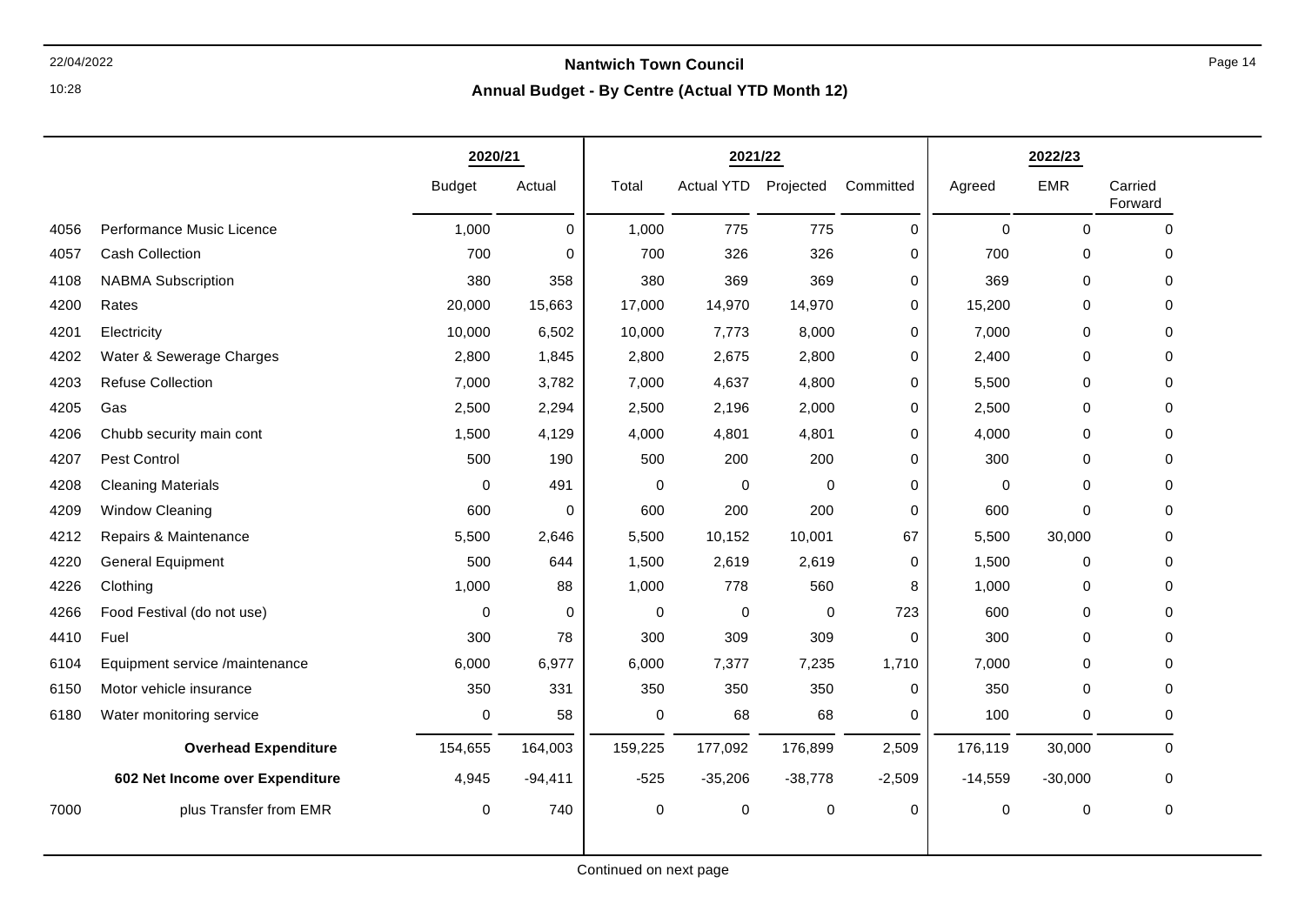10:28

#### **Annual Budget - By Centre (Actual YTD Month 12)**

|      |                                       | 2020/21       |           | 2021/22   |                   |             | 2022/23     |             |             |                    |
|------|---------------------------------------|---------------|-----------|-----------|-------------------|-------------|-------------|-------------|-------------|--------------------|
|      |                                       | <b>Budget</b> | Actual    | Total     | <b>Actual YTD</b> | Projected   | Committed   | Agreed      | <b>EMR</b>  | Carried<br>Forward |
|      | <b>Movement to/(from) Gen Reserve</b> | 4,945         | (93, 671) | (525)     | (35, 206)         | (38, 778)   |             | (14, 559)   |             |                    |
| 603  | <b>Public Toilets</b>                 |               |           |           |                   |             |             |             |             |                    |
| 4000 | Salaries                              | 18,300        | 30,381    | 19,292    | 17,256            | 17,256      | 0           | 25,000      | $\pmb{0}$   | $\mathbf 0$        |
| 4005 | National Insurance Employer           | 3,000         | 2,898     | 3,700     | 1,977             | 1,977       | 0           | 4,000       | 0           | $\mathbf 0$        |
| 4006 | <b>Superannuation Employer</b>        | 3,990         | 6,825     | 4,360     | 4,695             | 4,695       | 0           | 6,000       | 0           | 0                  |
| 4200 | Rates                                 | 2,200         | 198       | 2,200     | $-1,971$          | $-1,971$    | $\mathbf 0$ | $\mathbf 0$ | $\mathbf 0$ | $\mathbf 0$        |
| 4202 | Water & Sewerage Charges              | 800           | 203       | 800       | 42                | 42          | 0           | 500         | $\Omega$    | $\Omega$           |
| 4208 | <b>Cleaning Materials</b>             | 3,000         | 1,997     | 0         | 1,498             | 1,298       | 0           | 2,000       | 0           | $\mathbf 0$        |
| 4212 | Repairs & Maintenance                 | 1,000         | 36        | 2,500     | 423               | 423         | 73          | 2,500       | $\mathbf 0$ | $\mathbf 0$        |
| 4219 | <b>Domestic Cleaning Contract</b>     | $\mathbf 0$   | 0         | 14,400    | 256               | $\mathbf 0$ | 0           | $\mathbf 0$ | $\Omega$    | $\Omega$           |
| 6104 | Equipment service /maintenance        | 600           | 73        | 600       | 596               | 596         | 0           | $\mathbf 0$ | $\pmb{0}$   | 0                  |
| 6180 | Water monitoring service              | 0             | 58        | 0         | 247               | 247         | 296         | 200         | $\pmb{0}$   | $\mathbf 0$        |
|      | <b>Overhead Expenditure</b>           | 32,890        | 42,669    | 47,852    | 25,019            | 24,563      | 369         | 40,200      | $\pmb{0}$   | $\mathbf 0$        |
|      | <b>Movement to/(from) Gen Reserve</b> | (32, 890)     | (42,669)  | (47, 852) | (25, 019)         | (24, 563)   |             | (40, 200)   |             |                    |
| 604  | <b>New Allotments</b>                 |               |           |           |                   |             |             |             |             |                    |
| 1700 | <b>Allotment Rent</b>                 | 16,000        | 12,285    | 8,750     | 11,865            | 10,923      | 0           | 10,395      | 0           | 0                  |
|      | <b>Total Income</b>                   | 16,000        | 12,285    | 8,750     | 11,865            | 10,923      | $\mathbf 0$ | 10,395      | $\pmb{0}$   | $\Omega$           |
| 4000 | Salaries                              | 7,213         | 7,307     | 7,630     | 8,224             | 8,224       | 0           | 9,600       | $\pmb{0}$   | 0                  |
| 4005 | National Insurance Employer           | 1,000         | 738       | 1,000     | 785               | 785         | $\mathbf 0$ | 1,500       | $\mathbf 0$ | $\mathbf 0$        |
| 4006 | <b>Superannuation Employer</b>        | 1,575         | 1,646     | 1,725     | 1,726             | 1,726       | 0           | 2,500       | 0           | $\Omega$           |
| 4200 | Rates                                 | 1,100         | 1,035     | 1,100     | 1,035             | 1,035       | $\mathbf 0$ | 1,100       | $\pmb{0}$   | $\mathbf 0$        |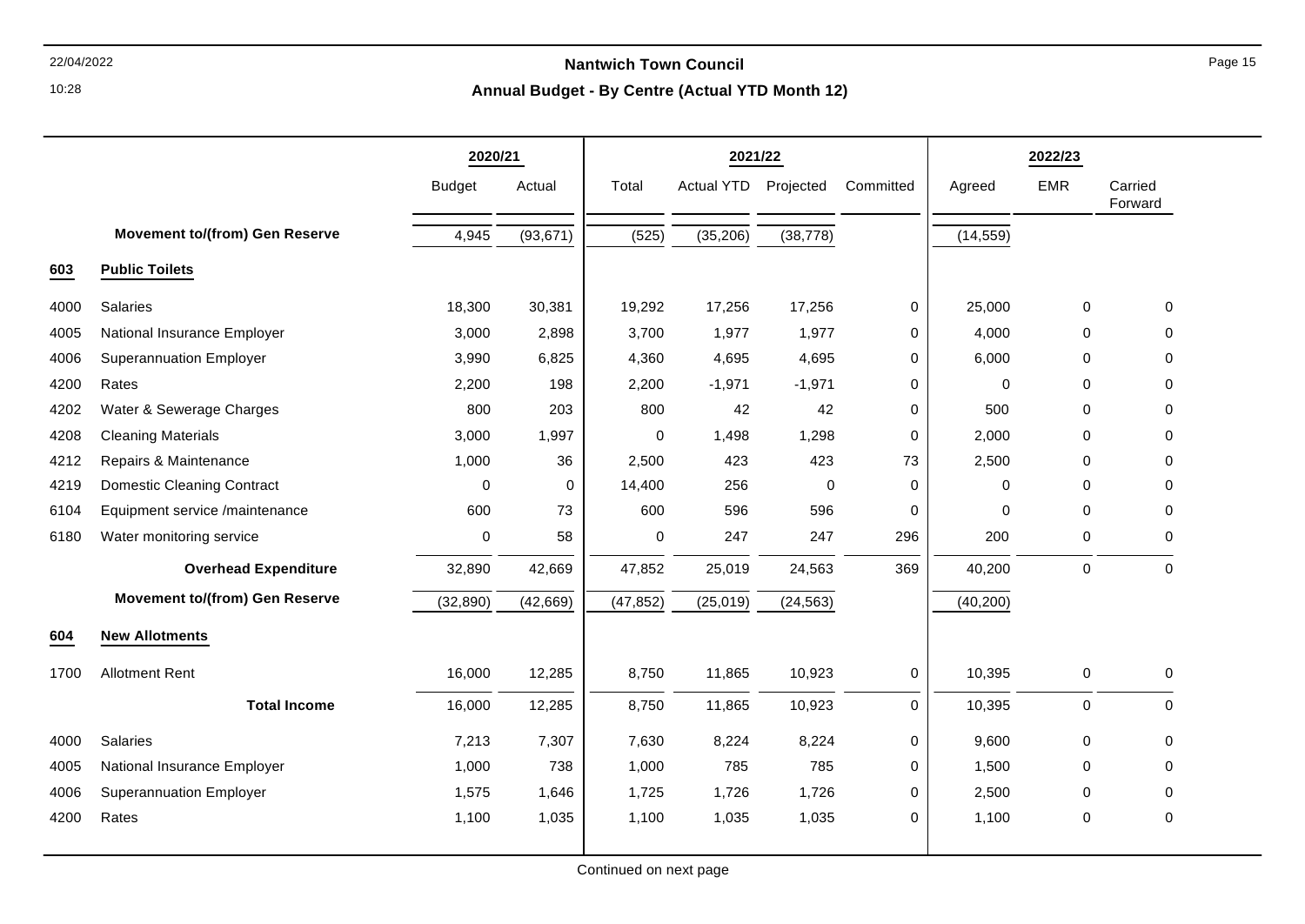### 22/04/2022 **Nantwich Town Council Annual Budget - By Centre (Actual YTD Month 12)**

|      |                                       | 2020/21       |             |             | 2021/22           |             |             |             | 2022/23      |                    |
|------|---------------------------------------|---------------|-------------|-------------|-------------------|-------------|-------------|-------------|--------------|--------------------|
|      |                                       | <b>Budget</b> | Actual      | Total       | <b>Actual YTD</b> | Projected   | Committed   | Agreed      | <b>EMR</b>   | Carried<br>Forward |
| 4201 | Electricity                           | 200           | 123         | 200         | 191               | 178         | $\mathbf 0$ | 200         | $\mathbf 0$  | $\mathbf 0$        |
| 4202 | Water & Sewerage Charges              | 2,500         | 1,552       | 1,000       | 1,347             | 1,347       | 0           | 1,500       | 0            | 0                  |
| 4207 | Pest Control                          | 2,500         | 2,565       | 2,500       | 2,700             | 2,700       | $\Omega$    | 2,800       | $\mathbf{0}$ | $\Omega$           |
| 4211 | <b>Ground Maintenance</b>             | $\mathbf{0}$  | $\mathbf 0$ | 800         | 470               | 430         | 0           | $\mathbf 0$ | $\mathbf{0}$ | $\Omega$           |
| 4212 | Repairs & Maintenance                 | $\mathbf 0$   | 1,056       | 750         | 487               | 487         | 0           | 1,000       | $\mathbf 0$  | 0                  |
| 4300 | <b>Allotments Maintenance</b>         | 8,000         | 2,804       | 5,500       | 2,723             | 2,535       | $\Omega$    | 5,500       | $\mathbf{0}$ | $\Omega$           |
| 6251 | Allotment refund                      | $\Omega$      | 152         | $\mathbf 0$ | 344               | 244         | $\mathbf 0$ | $\mathbf 0$ | $\mathbf 0$  | 0                  |
| 6252 | Waste - Allotments                    | 400           | 0           | $\mathbf 0$ | $\pmb{0}$         | $\mathbf 0$ | 0           | $\mathbf 0$ | 0            | 0                  |
|      | <b>Overhead Expenditure</b>           | 24,488        | 18,980      | 22,205      | 20,033            | 19,691      | $\mathbf 0$ | 25,700      | $\mathbf 0$  | $\Omega$           |
|      | 604 Net Income over Expenditure       | $-8,488$      | $-6,695$    | $-13,455$   | $-8,168$          | $-8,768$    | 0           | $-15,305$   | $\pmb{0}$    | $\mathbf 0$        |
| 7001 | less Transfer to EMR                  | $\mathbf 0$   | 5,000       | 0           | 2,777             | 0           | 0           | 0           | $\mathbf 0$  | 0                  |
|      | <b>Movement to/(from) Gen Reserve</b> | (8, 488)      | (11,695)    | (13, 455)   | (10, 945)         | (8,768)     |             | (15, 305)   |              |                    |
| 605  | Planters, Tubs, etc                   |               |             |             |                   |             |             |             |              |                    |
| 6350 | <b>Plants And Materials</b>           | 16,000        | 8,489       | 16,000      | 12,439            | 12,439      | 0           | 16,000      | $\pmb{0}$    | $\mathbf 0$        |
|      | <b>Overhead Expenditure</b>           | 16,000        | 8,489       | 16,000      | 12,439            | 12,439      | $\Omega$    | 16,000      | $\mathbf 0$  | $\mathbf 0$        |
|      | <b>Movement to/(from) Gen Reserve</b> | (16,000)      | (8, 489)    | (16,000)    | (12, 439)         | (12, 439)   |             | (16,000)    |              |                    |
| 606  | <b>Tourism</b>                        |               |             |             |                   |             |             |             |              |                    |
| 1225 | Commission received                   | 2,700         | 0           | 1,000       | 0                 | $\mathbf 0$ | 0           | 0           | $\mathbf 0$  | $\mathbf 0$        |
| 1266 | Tree of light baubles                 | $\Omega$      | 760         | $\mathbf 0$ | $\mathbf 0$       | 1,212       | $\mathbf 0$ | $\mathbf 0$ | $\mathbf{0}$ | $\Omega$           |
| 1646 | Souvenirs                             | $\Omega$      | 13          | $\mathbf 0$ | 156               | 150         | 0           | $\mathbf 0$ | 0            | $\mathbf 0$        |
| 1652 | Admin fee                             | 3,000         | 0           | 1,000       | 109               | 109         | 0           | 1,000       | $\mathbf 0$  | $\mathbf 0$        |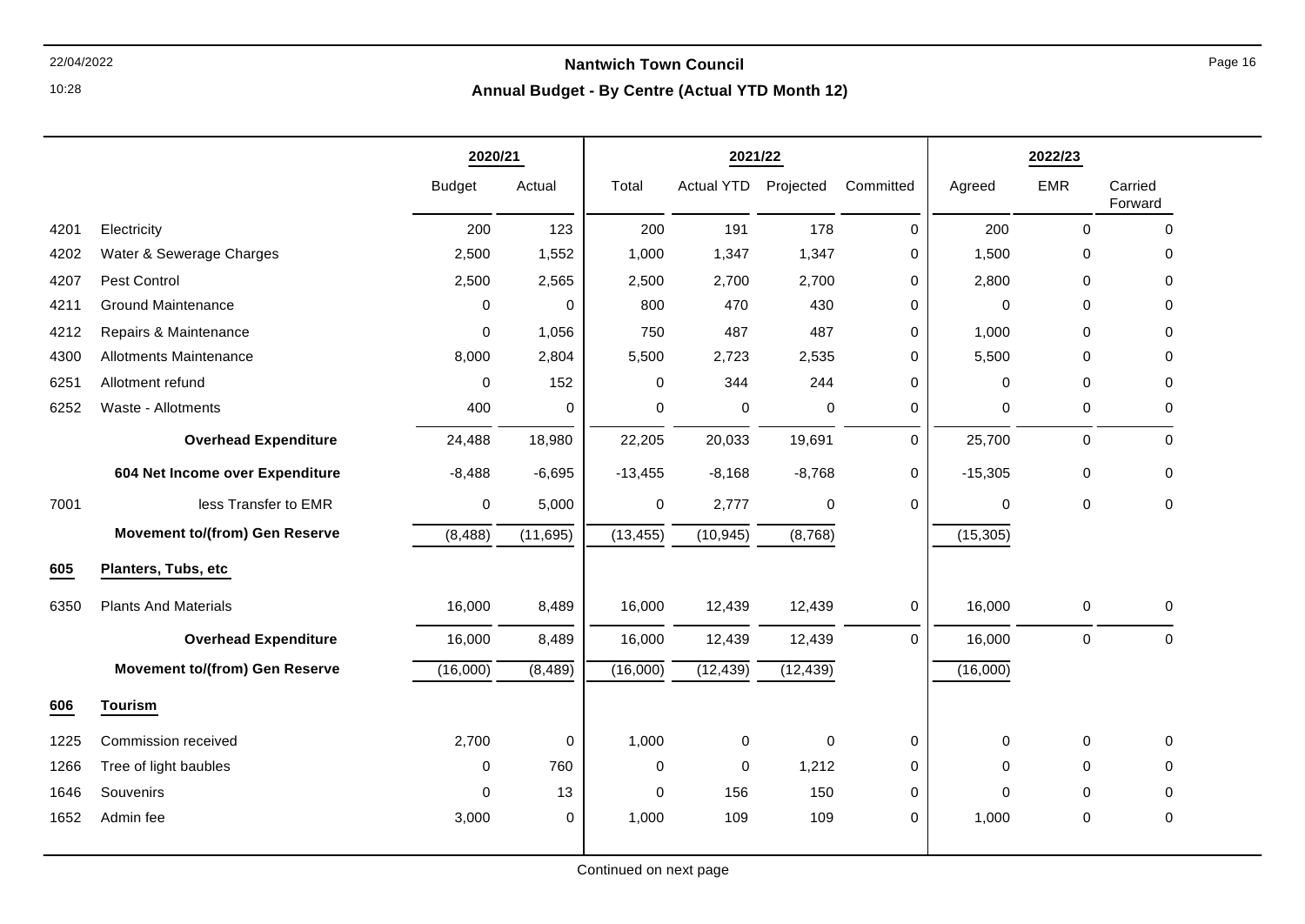10:28

| Annual Budget - By Centre (Actual YTD Month 12) |  |  |  |  |
|-------------------------------------------------|--|--|--|--|
|-------------------------------------------------|--|--|--|--|

|      |                                       | 2020/21       |             | 2021/22     |                   |                | 2022/23     |             |             |                    |
|------|---------------------------------------|---------------|-------------|-------------|-------------------|----------------|-------------|-------------|-------------|--------------------|
|      |                                       | <b>Budget</b> | Actual      | Total       | <b>Actual YTD</b> | Projected      | Committed   | Agreed      | <b>EMR</b>  | Carried<br>Forward |
| 1660 | Postage Income                        | 50            | 0           | $\mathbf 0$ | 4                 | $\overline{4}$ | $\mathbf 0$ | 0           | $\mathbf 0$ | 0                  |
|      | <b>Total Income</b>                   | 5,750         | 773         | 2,000       | 269               | 1,475          | $\mathbf 0$ | 1,000       | $\mathbf 0$ | $\mathbf 0$        |
| 4000 | Salaries                              | 51,139        | 51,598      | 53,640      | 58,011            | 58,011         | 0           | 55,900      | 0           | $\Omega$           |
| 4005 | National Insurance Employer           | 5,000         | 4,650       | 5,500       | 5,217             | 5,217          | 0           | 4,845       | $\mathbf 0$ | 0                  |
| 4006 | <b>Superannuation Employer</b>        | 11,150        | 11,691      | 12,125      | 13,141            | 13,141         | 0           | 12,700      | $\mathbf 0$ | 0                  |
| 4042 | Printing                              | 1,400         | 0           | $\mathbf 0$ | $\mathbf 0$       | 0              | 0           | $\mathbf 0$ | $\mathbf 0$ | 0                  |
| 4053 | Worldpay                              | 2,000         | 2,927       | 2,500       | 4,889             | 4,889          | $\mathbf 0$ | 3,500       | $\mathbf 0$ | 0                  |
| 4057 | <b>Cash Collection</b>                | 500           | 362         | 500         | 364               | 364            | $\mathbf 0$ | 500         | $\mathbf 0$ | 0                  |
| 4066 | Tourism Merchandise                   | 150           | 0           | 150         | 0                 | 0              | 0           | $\mathbf 0$ | $\mathbf 0$ | $\Omega$           |
| 4067 | Coach welcome scheme                  | 200           | 94          | 200         | 40                | 5              | $\mathbf 0$ | 200         | $\mathbf 0$ | $\Omega$           |
| 4201 | Electricity                           | 1,800         | 0           | $\mathbf 0$ | 0                 | 0              | 0           | 0           | $\mathbf 0$ | 0                  |
| 4205 | Gas                                   | 500           | 0           | 0           | 0                 | 0              | $\Omega$    | $\Omega$    | $\mathbf 0$ | 0                  |
| 4206 | Chubb security main cont              | 0             | 182         | 0           | $\mathbf 0$       | $\Omega$       | 0           | $\Omega$    | $\mathbf 0$ | 0                  |
| 4220 | <b>General Equipment</b>              | 1,250         | $\mathbf 0$ | 1,000       | 66                | 37             | $\Omega$    | 1,000       | $\mathbf 0$ | 0                  |
| 6104 | Equipment service /maintenance        | 1,500         | $\Omega$    | 0           | 0                 | $\mathbf 0$    | $\Omega$    | 0           | $\mathbf 0$ | 0                  |
| 6107 | Comedy Club ticket sales refun        | 0             | 0           | $\mathbf 0$ | 0                 | $\mathbf 0$    | 191         | $\mathbf 0$ | $\mathbf 0$ | 0                  |
| 6116 | Oscar POS Rental                      | 2,600         | 1,656       | 2,600       | 4,379             | 4,379          | 343         | 2,600       | $\mathbf 0$ | 0                  |
|      | <b>Overhead Expenditure</b>           | 79,189        | 73,160      | 78,215      | 86,106            | 86,043         | 534         | 81,245      | $\mathbf 0$ | $\Omega$           |
|      | <b>Movement to/(from) Gen Reserve</b> | (73, 439)     | (72, 387)   | (76, 215)   | (85, 838)         | (84, 568)      |             | (80, 245)   |             |                    |
| 607  | <b>Barony Park Block</b>              |               |             |             |                   |                |             |             |             |                    |
| 4200 | Rates                                 | 0             | 1,773       | 0           | 0                 | 0              | 0           | 0           | $\mathbf 0$ | 0                  |
| 4206 | Chubb security main cont              | 0             | 1,192       | 0           | 968               | 968            | 0           | 1,000       | $\mathbf 0$ | 0                  |
|      |                                       |               |             |             |                   |                |             |             |             |                    |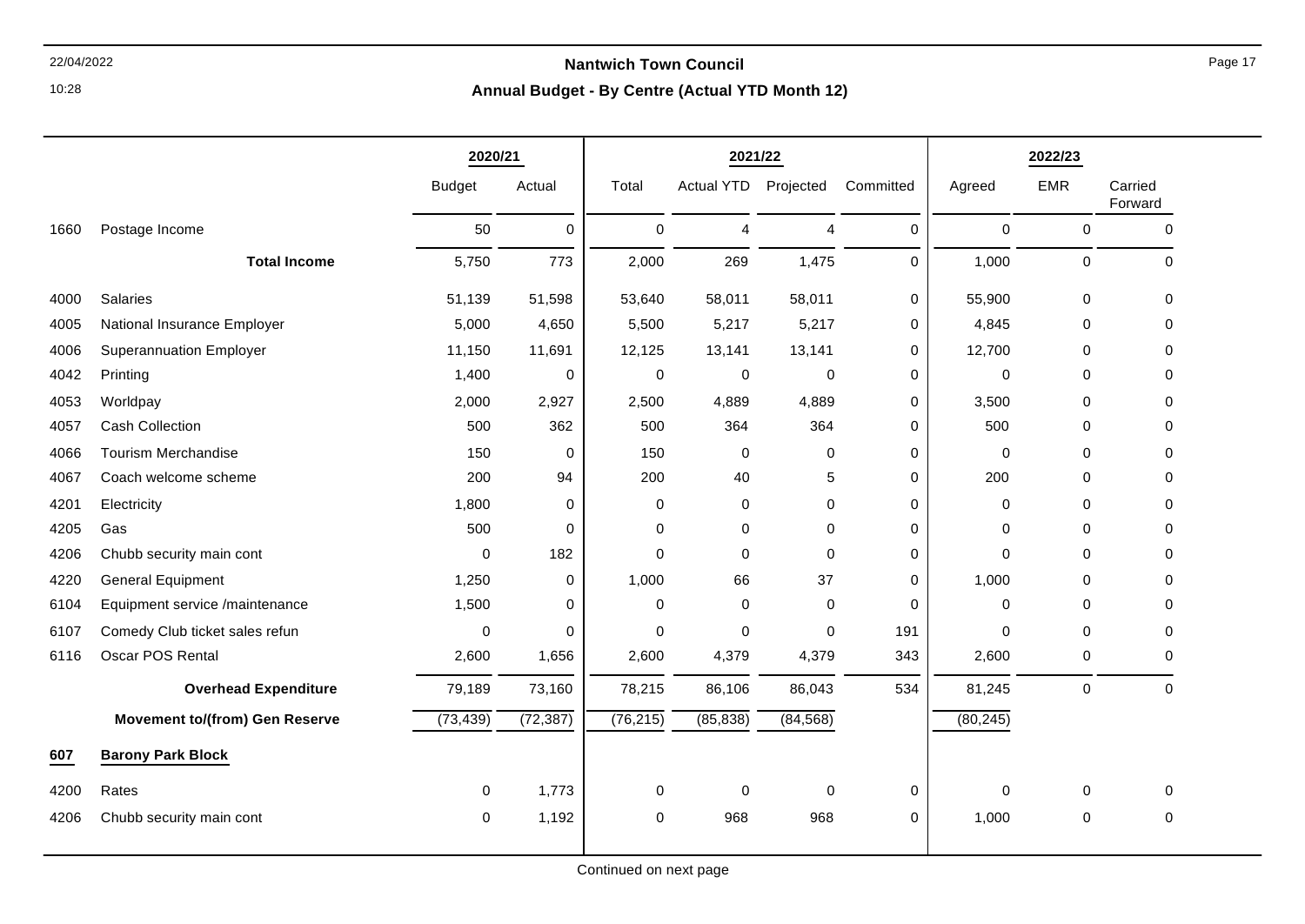10:28

|      |                                       | 2020/21       |             |             | 2021/22              |             |             | 2022/23     |                     |                    |
|------|---------------------------------------|---------------|-------------|-------------|----------------------|-------------|-------------|-------------|---------------------|--------------------|
|      |                                       | <b>Budget</b> | Actual      | Total       | Actual YTD Projected |             | Committed   | Agreed      | <b>EMR</b>          | Carried<br>Forward |
| 6104 | Equipment service /maintenance        | 1,100         | $\Omega$    | 1,000       | $\Omega$             | $\mathbf 0$ | $\Omega$    | $\mathbf 0$ | $\mathbf 0$         | $\Omega$           |
|      | <b>Overhead Expenditure</b>           | 1,100         | 2,965       | 1,000       | 968                  | 968         | $\Omega$    | 1,000       | $\mathbf 0$         | $\Omega$           |
|      | <b>Movement to/(from) Gen Reserve</b> | (1, 100)      | (2,965)     | (1,000)     | (968)                | (968)       |             | (1,000)     |                     |                    |
| 608  | <b>Market Store</b>                   |               |             |             |                      |             |             |             |                     |                    |
| 4200 | Rates                                 | 800           | 80          | 800         | 773                  | 773         | 0           | 800         | 0                   | 0                  |
| 4201 | Electricity                           | 160           | 72          | 160         | 149                  | 160         | $\mathbf 0$ | 120         | $\mathbf 0$         | $\Omega$           |
| 4206 | Chubb security main cont              | $\mathbf 0$   | 79          | $\pmb{0}$   | $\mathbf 0$          | $\mathbf 0$ | $\mathbf 0$ | $\mathbf 0$ | 0                   | 0                  |
| 6104 | Equipment service /maintenance        | 200           | $\mathbf 0$ | 200         | $\mathbf 0$          | $\pmb{0}$   | $\mathbf 0$ | 200         | $\mathsf{O}\xspace$ | $\Omega$           |
|      | <b>Overhead Expenditure</b>           | 1,160         | 231         | 1,160       | 922                  | 933         | $\Omega$    | 1,120       | $\mathsf{O}\xspace$ | $\mathbf 0$        |
|      | <b>Movement to/(from) Gen Reserve</b> | (1, 160)      | (231)       | (1, 160)    | (922)                | (933)       |             | (1, 120)    |                     |                    |
| 609  | <b>Third Party events</b>             |               |             |             |                      |             |             |             |                     |                    |
| 1604 | Comedy Club ticket sales              | $\mathbf 0$   | 20          | $\pmb{0}$   | 5,446                | 5,573       | $\mathbf 0$ | $\mathbf 0$ | $\mathbf 0$         | $\mathbf 0$        |
| 1619 | Mind Body & Spirit event              | $\Omega$      | 0           | $\Omega$    | $\mathbf 0$          | 12          | 0           | 0           | $\mathbf 0$         | 0                  |
| 1621 | New Year's Eve ticket sales (C        | $\Omega$      | $\Omega$    | 0           | $\mathbf 0$          | 413         | $\Omega$    | 0           | $\mathbf 0$         | 0                  |
| 1627 | Nantwich Player tickets               | $\mathbf 0$   | $-1,791$    | 0           | 15,947               | 16,167      | 0           | 0           | $\Omega$            | $\Omega$           |
| 1628 | Nantwich Youth Players tickets        | $\Omega$      | 0           | $\Omega$    | 1,968                | 1,068       | 0           | 0           | $\Omega$            | $\Omega$           |
| 1657 | Meet the Beetles                      | $\Omega$      | $\mathbf 0$ | 0           | $\mathbf 0$          | 38          | $\mathbf 0$ | 0           | $\mathbf 0$         | $\Omega$           |
| 1698 | Jazz Festival Income                  | $\Omega$      | $\mathbf 0$ | $\Omega$    | 783                  | 1,825       | $\Omega$    | $\Omega$    | $\Omega$            | $\Omega$           |
| 1713 | Nantwich Choral Society               | $\Omega$      | 0           | 0           | 351                  | 262         | 0           | 0           | $\Omega$            | $\Omega$           |
| 1797 | Words & Music Festival                | 0             | $\mathbf 0$ | 0           | 1,690                | 2,462       | 0           | 0           | 0                   | $\Omega$           |
|      | <b>Total Income</b>                   | $\mathbf 0$   | $-1,771$    | $\mathbf 0$ | 26,184               | 27,820      | $\Omega$    | $\mathbf 0$ | $\mathbf 0$         | $\Omega$           |